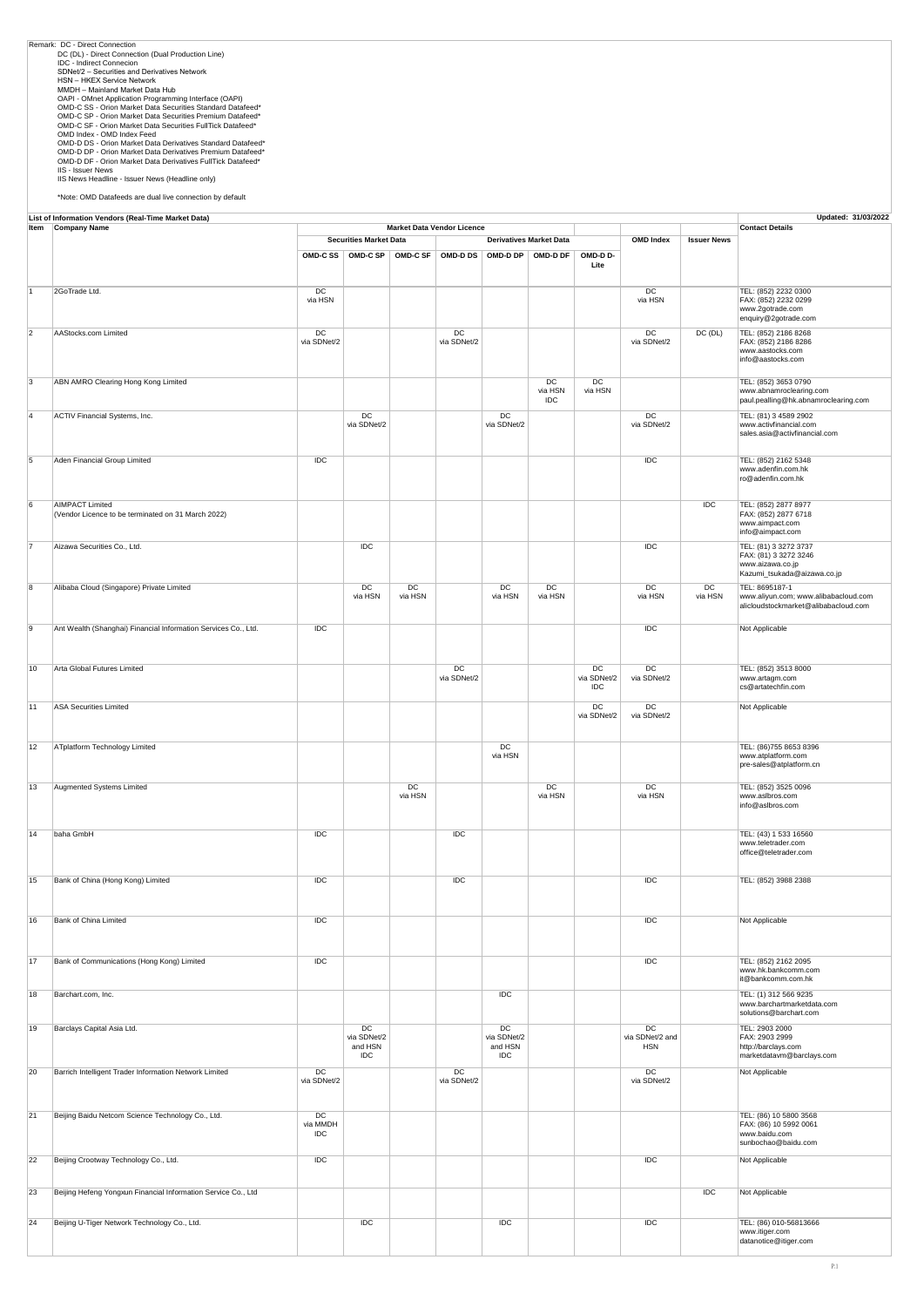| List of Information Vendors (Real-Time Market Data) |                                                             |                   |                               |                   |                                     |    |                                |                                     | Updated: 31/03/2022                        |                    |                                                                                                                                                             |
|-----------------------------------------------------|-------------------------------------------------------------|-------------------|-------------------------------|-------------------|-------------------------------------|----|--------------------------------|-------------------------------------|--------------------------------------------|--------------------|-------------------------------------------------------------------------------------------------------------------------------------------------------------|
| Item                                                | <b>Company Name</b>                                         |                   | <b>Securities Market Data</b> |                   | <b>Market Data Vendor Licence</b>   |    | <b>Derivatives Market Data</b> |                                     | <b>OMD Index</b>                           | <b>Issuer News</b> | <b>Contact Details</b>                                                                                                                                      |
|                                                     |                                                             |                   |                               |                   |                                     |    |                                |                                     |                                            |                    |                                                                                                                                                             |
|                                                     |                                                             |                   | OMD-CSS   OMD-CSP             |                   | OMD-C SF OMD-D DS OMD-D DP OMD-D DF |    |                                | OMD-D D-<br>Lite                    |                                            |                    |                                                                                                                                                             |
| 25                                                  | Bloomberg Finance L.P.                                      |                   | DC<br>via SDNet/2             | DC<br>via SDNet/2 |                                     | DC | DC<br>via SDNet/2 via SDNet/2  |                                     | DC<br>via SDNet/2                          | DC (DL)            | TEL: (852) 2977 6000<br>FAX: (852) 2977 6001<br>www.bloomberg.com                                                                                           |
| 26                                                  | Bluestone International Holdings (HK) CO., Limited          | IDC               |                               |                   |                                     |    |                                |                                     |                                            |                    | TEL: (86) 755 2690 5881<br>FAX: (852) 2285 9307<br>www.bluestonehk.com<br>customerservice@bluestonehk.com                                                   |
| 27                                                  | <b>BOCI Securities Limited</b>                              | <b>IDC</b>        |                               |                   |                                     |    |                                | DC<br>via SDNet/2                   | DC<br>via SDNet/2                          |                    | TEL: (852) 2718 9180<br>FAX: (852) 2185 7171<br>www.bocionline.com<br>service@bocigroup.com                                                                 |
| 28                                                  | <b>BOCOM</b> International Securities Limited               |                   |                               |                   | DC<br>via SDNet/2                   |    |                                | DC<br>via SDNet/2                   | DC<br>via SDNet/2                          |                    | TEL: (852) 3710 3328<br>www.bocomgroup.com<br>enquiry@bocomgroup.com                                                                                        |
| 29                                                  | <b>Boyee Technology Limited</b>                             |                   |                               |                   | DC<br>via SDNet/2                   |    |                                |                                     |                                            |                    | www.byjd.hk                                                                                                                                                 |
| 30                                                  | Bright Smart Futures & Commodities Company Limited          |                   |                               |                   | DC<br>via SDNet/2<br>and HSN        |    |                                | DC<br>via SDNet/2<br>and HSN        | DC<br>via SDNet/2<br>and HSN               |                    | TEL: (852) 2537 1371<br>http://www.bsgroup.com.hk<br>broker@bsgroup.com                                                                                     |
| 31                                                  | Bright Smart Securities International (H.K.) Limited        | IDC               |                               |                   | IDC                                 |    |                                |                                     | IDC                                        |                    | TEL: (852) 2537 1371<br>FAX: (852) 2525 8618<br>www.bsgroup.com.hk<br>broker@bsgroup.com.hk                                                                 |
| 32                                                  | <b>Business Futures Limited</b>                             |                   |                               |                   |                                     |    |                                | <b>IDC</b>                          |                                            |                    | TEL: (852) 2866 8888<br>www.bfs.com.hk<br>info@bfs.com.hk                                                                                                   |
| 33                                                  | Caixin Media Company Limited                                |                   |                               |                   |                                     |    |                                |                                     |                                            | <b>IDC</b>         | TEL: (86) 10-85905262<br>xinxin@caixin.com                                                                                                                  |
| 34                                                  | Capitalmaster Pte Ltd                                       |                   | <b>IDC</b>                    |                   |                                     |    |                                |                                     | <b>IDC</b>                                 |                    | TEL: (65) 6837 0116<br>FAX: (65) 6837 0115<br>www.homilychart.com                                                                                           |
| 35                                                  | <b>CCB International Securities Limited</b>                 |                   |                               |                   |                                     |    |                                | DC<br>via SDNet/2                   | <b>DC</b><br>via SDNet/2                   |                    | service@canitalmaster.com.so<br>www.ccbintl.com.hk                                                                                                          |
| 36                                                  | CCTV                                                        | IDC               |                               |                   |                                     |    |                                |                                     |                                            |                    | TEL: (86) 10 6850 7141<br>wangyong@cctvzsgj.com                                                                                                             |
| 37                                                  | <b>Celestial Securities Limited</b>                         |                   |                               |                   | DC via HSN                          |    |                                | <b>DC</b><br>via SDNet/2<br>and HSN | <b>DC</b><br>via SDNet/2 and<br><b>HSN</b> |                    | TEL: (852) 2663 8888<br>FAX: (852) 2820 0900<br>www.cashon-line.com<br>hotline@cashon-line.com                                                              |
| 38                                                  | CGS-CIMB Securities (Singapore) Pte Ltd                     |                   | <b>IDC</b>                    |                   |                                     |    |                                |                                     | <b>IDC</b>                                 |                    | TEL: 1-800-538 9889 /<br>(65) 6538 9889<br>FAX: (65) 6323 1176<br>www.cimbinvest.com<br>clientservices.sg@cimb.com                                          |
| 39                                                  | Changjiang Futures (HK) Limited                             |                   |                               |                   |                                     |    |                                | DC<br>via SDNet/2                   | DC<br>via SDNet/2                          |                    | TEL: (852) 2823 0388<br>www.cjsc.com.hk<br>futuresbrokerage@cjsc.com.hk                                                                                     |
| 40                                                  | Changjiang Securities Co., Ltd.                             | IDC               |                               |                   |                                     |    |                                |                                     | IDC                                        |                    | TEL: (86) 4008 888 999<br>FAX: (86) 27 8548 1882<br>www.cjsc.com<br>wangcheng@cjsc.com                                                                      |
| 41                                                  | Charles Schwab & Co., Inc.                                  |                   | <b>IDC</b>                    |                   |                                     |    |                                |                                     | IDC                                        |                    | TEL: (1) 800 135 4000<br>FAX: (1) 512 682 7776<br>www.schwab.com<br>MDContractNotifications@schwab.com                                                      |
| 42                                                  | Cheong Lee Securities Limited                               |                   |                               |                   |                                     |    |                                | DC<br>via SDNet/2                   | DC<br>via SDNet/2                          |                    | TEL: (852) 34266349<br>www.cheongleesec.com.hk<br>omd@cheongleesec.com.hk                                                                                   |
| 43                                                  | Chief Commodities Limited                                   |                   |                               |                   |                                     |    |                                | DC<br>via SDNet/2                   | DC<br>via SDNet/2                          |                    | TEL: (852) 2500 9228<br>www.chiefgroup.com.hk<br>info@chiefgroup.com.hk                                                                                     |
| 44                                                  | <b>Chief Securities Limited</b>                             | DC<br>via SDNet/2 |                               |                   |                                     |    |                                |                                     | DC<br>via SDNet/2                          |                    | TEL: (852) 2500 9228<br>www.chiefgroup.com.hk<br>info@chiefgroup.com.hk                                                                                     |
| 45                                                  | China CITIC Bank International Limited                      | IDC               |                               |                   |                                     |    |                                |                                     | <b>IDC</b>                                 |                    | TEL: (852) 2287 6767<br>FAX: (852) 3603 4687<br>http://www.cncbinternational.com/home/en/in<br>dex.jsp<br>investmentservice_wmcf@cncbinternational.c<br>lom |
| 46                                                  | China Dragon Securities Co., Ltd                            | IDC               |                               |                   |                                     |    |                                |                                     |                                            |                    | TEL: (86) 95368<br>FAX: (86) 0931 481 2681<br>www.hlzq.com<br>chenjf@hlzqgs.com                                                                             |
| 47                                                  | China Economic information Service Co., Ltd                 | IDC               |                               |                   |                                     |    |                                |                                     |                                            |                    | TEL: (86) 010 88053388<br>http://ceis.xinhua08.com/<br>ceis@xinhua.org                                                                                      |
| 48                                                  | China Everbright Securities International Company Limited   | <b>IDC</b>        |                               |                   |                                     |    |                                |                                     | <b>IDC</b>                                 | <b>IDC</b>         | TEL: (852) 2822 5001<br>FAX: (852) 3929 6080<br>www.ebshk.com<br>cs@ebshk.com                                                                               |
| 49                                                  | China Finance KAB Limited                                   |                   |                               | DC<br>via HSN     |                                     |    |                                |                                     | DC<br>via HSN                              |                    | TEL: (852) 2242 8888<br>www.cfkab.com<br>info@cfkab.com                                                                                                     |
| 50                                                  | China Galaxy International Futures (Hong Kong) Co., Limited |                   |                               |                   | DC<br>via SDNet/2                   |    |                                | DC<br>via SDNet/2                   | DC<br>via SDNet/2                          |                    | Not Applicable                                                                                                                                              |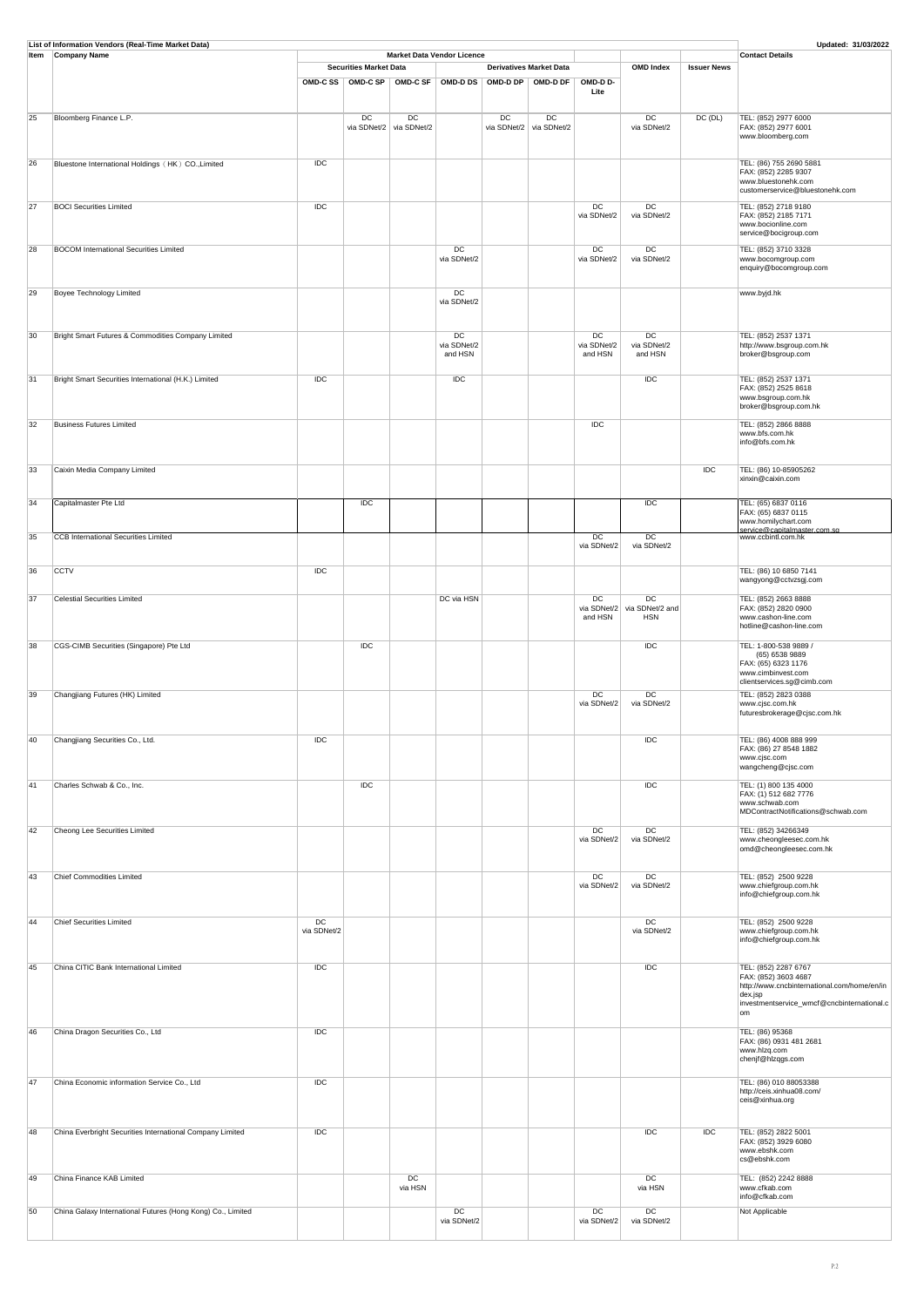|          | List of Information Vendors (Real-Time Market Data)                                          | <b>Market Data Vendor Licence</b> |                                                      |               |                   |                     |                                                       | Updated: 31/03/2022                |                            |                    |                                                                                                     |
|----------|----------------------------------------------------------------------------------------------|-----------------------------------|------------------------------------------------------|---------------|-------------------|---------------------|-------------------------------------------------------|------------------------------------|----------------------------|--------------------|-----------------------------------------------------------------------------------------------------|
|          | Item Company Name                                                                            |                                   |                                                      |               |                   |                     |                                                       |                                    |                            |                    | <b>Contact Details</b>                                                                              |
|          |                                                                                              |                                   | <b>Securities Market Data</b><br>OMD-C SS   OMD-C SP | OMD-C SF      | OMD-D DS          |                     | <b>Derivatives Market Data</b><br>OMD-D DP   OMD-D DF | OMD-D D-<br>Lite                   | <b>OMD Index</b>           | <b>Issuer News</b> |                                                                                                     |
| 51       | China Galaxy Securities Company Limited                                                      | IDC                               |                                                      |               |                   |                     |                                                       |                                    | <b>IDC</b>                 |                    | TEL: (86) 95551<br>FAX: (86) 10 66368352<br>www.chinastock.com<br>webmaster@chinastock.com.cn       |
| 52       | China Glory Securities Company Limited<br>(Vendor Licence to be terminated on 31 March 2022) | IDC                               |                                                      |               |                   | IDC                 |                                                       |                                    | <b>IDC</b>                 |                    | TEL: (852) 2158 3063<br>services@chinaglorysecurities.com                                           |
| 53       | China Industrial Securities International Futures Limited                                    |                                   |                                                      |               | DC<br>via SDNet/2 |                     |                                                       | DC<br>via SDNet/2                  | DC<br>via SDNet/2          |                    | TEL: (852) 3509 5938<br>www.xyzq.com.hk<br>cs@xyzq.com.hk                                           |
| 54       | China International Capital Corporation Hong Kong Securities Ltd.                            |                                   | IDC                                                  |               |                   |                     |                                                       |                                    | <b>IDC</b>                 |                    | TEL: (852) 2872 2000<br>FAX: (852) 2872 2100<br>www.cicc.com.cn<br>info@cicc.com.cn                 |
| 55       | China Investment Securities Co. Ltd.                                                         | <b>IDC</b>                        |                                                      |               |                   |                     |                                                       |                                    | <b>IDC</b>                 | IDC                | TEL: (86) 0755 95532<br>FAX: (86) 0755 8202 6517<br>http://www.china-invs.cn<br>duwei@china-invs.cn |
| 56       | China Merchants Bank Co., Ltd.                                                               | IDC                               |                                                      |               |                   |                     |                                                       |                                    |                            |                    | Not Applicable                                                                                      |
| 57       | China Merchants Securities Co., Ltd.                                                         | IDC                               |                                                      |               |                   |                     |                                                       |                                    | <b>IDC</b>                 |                    | www.newone.com.cn                                                                                   |
| 58       | China Merchants Futures (HK) Co., Limited                                                    |                                   |                                                      |               |                   |                     |                                                       | DC<br>via SDNet/2                  | DC<br>via SDNet/2          |                    | TEL: (852) 3189 6368<br>www.cmschina.com.hk<br>online@cmschina.com.hk                               |
| 59       | China Merchants Securities (HK) Co., Ltd                                                     | DC via<br>SDNet/2                 |                                                      |               |                   |                     |                                                       |                                    | DC<br>via SDNet/2          |                    | TEL: (852) 3189 6368<br>www.newone.com.hk<br>online@cmschina.com.hk                                 |
| 60       | China Securities Co., Ltd.                                                                   | IDC                               |                                                      |               |                   |                     |                                                       |                                    |                            |                    | TEL: (86) 10 851 30280<br>FAX: (86) 10 851 30541<br>www.csc108.com<br>liuyajing@csc.com.cn          |
| 61       | China Tonghai Financial Media Limited                                                        |                                   |                                                      |               |                   |                     |                                                       | DC<br>via SDNet/2                  | <b>DC</b><br>via SDNet/2   |                    | TEL: (852) 2847 2222<br>www.tonghaisec.com<br>ctscs@tonghaifinancial.com                            |
| 62       | China Tonghai Securities Limited                                                             |                                   |                                                      |               |                   |                     |                                                       | DC<br>via SDNet/2                  | DC<br>via SDNet/2          |                    | TEL: (852) 2847 2222<br>www.tonghaisec.com<br>ctscs@tonghaifinancial.com                            |
| 63       | China Xin Yongan Futures Company Limited                                                     |                                   |                                                      |               | DC<br>via SDNet/2 |                     |                                                       | DC<br>via SDNet/2                  | <b>DC</b><br>via SDNet/2   |                    | TEL: (852) 4008418508<br>www.yafco.com.hk<br>cxyhkit@yafco.com                                      |
| 64       | Chiyu Banking Corporation Limited                                                            | IDC                               |                                                      |               | IDC               |                     |                                                       |                                    |                            |                    | TEL: (852) 2843 0111<br>www.chiyubank.com<br>chiyu@chiyubank.com                                    |
| 65       | Chong Hing Commodities and Futures Limited                                                   |                                   |                                                      |               |                   |                     |                                                       | DC<br>via SDNet/2                  | DC<br>via SDNet/2          |                    | TEL: (852) 3768 9988<br>www.chcf.com.hk                                                             |
| 66       | <b>Christfund Futures Limited</b>                                                            |                                   |                                                      |               |                   |                     |                                                       | <b>IDC</b>                         | <b>IDC</b>                 |                    | Not Applicable                                                                                      |
| 67       | Cinda International Futures Limited                                                          |                                   |                                                      |               |                   |                     |                                                       | DC<br>via SDNet/2                  | DC<br>via SDNet/2          |                    | TEL: (852) 2235 7789<br>http://www.cinda.com.hk<br>cs@cinda.com.hk                                  |
| 68<br>69 | Citadel Securities (Hong Kong ) Ltd.<br>CITIC Futures International Company Limited          |                                   | DC<br>via HSN                                        | DC<br>via HSN |                   | DC<br>via HSN<br>DC | <b>DC</b><br>via HSN                                  |                                    | <b>DC</b><br>via HSN<br>DC |                    | TEL: (852) 3667 5500<br>FAX: (852) 3667 5511<br>http://www.citadelgroup.com<br>TEL: (852) 2286 3280 |
| 70       | CITIC Securities Brokerage (HK) Limited                                                      | IDC                               |                                                      |               |                   | via SDNet/2         |                                                       |                                    | via SDNet/2<br>IDC         |                    | FAX: (852) 2286 3232<br>www.citicsf.com.hk<br>cs@citicsf.com.hk<br>TEL: (852) 2237 6899             |
| 71       | CITIC Securities Futures (HK) Limited                                                        |                                   |                                                      |               |                   |                     |                                                       | DC                                 | DC                         |                    | FAX: (852) 2845 0151<br>www.citics.com.hk<br>info@citics.com.hk<br>Not Applicable                   |
| 72       | Citigroup Global Markets Asia Ltd                                                            |                                   | IDC                                                  | IDC           |                   | IDC                 | IDC                                                   | via SDNet/2                        | via SDNet/2<br><b>IDC</b>  |                    | www.citigroup.com                                                                                   |
| 73       | CMB International Futures Limited                                                            |                                   |                                                      |               |                   |                     |                                                       | DC                                 | DC                         |                    | exchangemanagement@citi.com<br>Not Applicable                                                       |
| 74       | <b>CMB</b> International Securities Limited                                                  | IDC                               |                                                      |               |                   |                     |                                                       | via SDNet/2<br>$DC$<br>via SDNet/2 | via SDNet/2<br><b>IDC</b>  |                    | TEL: (852) 3761 8888<br>FAX: (852) 3900 0800                                                        |
| 75       | <b>CMBC</b> International Futures Limited                                                    |                                   |                                                      |               |                   |                     |                                                       | DC<br>via SDNet/2                  | DC<br>via SDNet/2          |                    | http://www.cmbi.com.hk<br>it@cmbi.com.hk<br>TEL: (852) 3728 8000<br>cs@cmbccap.com                  |
| 76       | Colt Technology Services Limited                                                             |                                   |                                                      | DC<br>via HSN |                   |                     | DC<br>via HSN                                         |                                    | <b>DC</b><br>via HSN       |                    | TEL: (44) 2079471370<br>www.colt.net/capitalmarketsnew/<br>capitalmarkets@colt.net                  |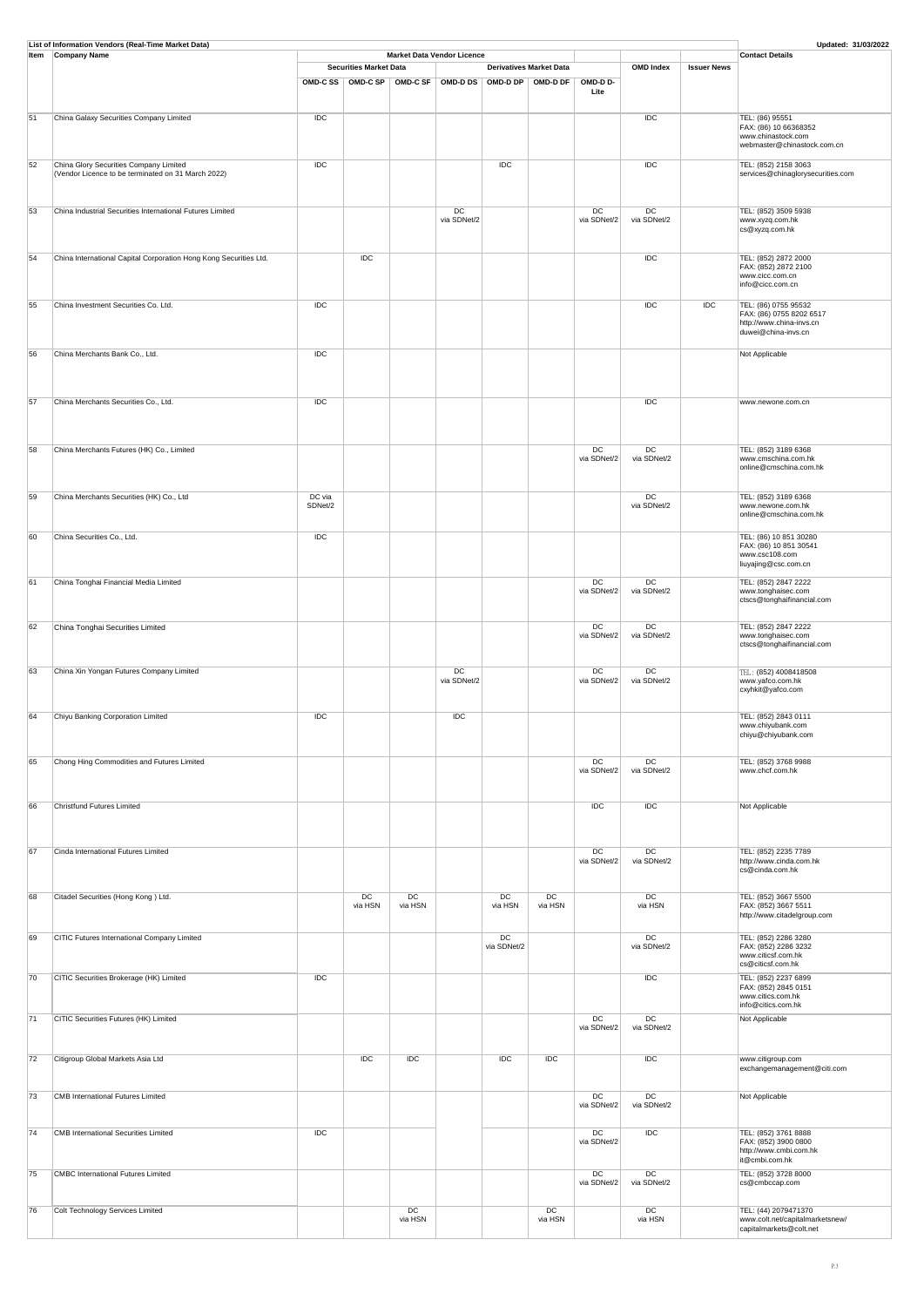| List of Information Vendors (Real-Time Market Data) |                                                      |                                                                                                      |                   |               |                   |                   |                   |                    |                                     |             | Updated: 31/03/2022                                                                                    |
|-----------------------------------------------------|------------------------------------------------------|------------------------------------------------------------------------------------------------------|-------------------|---------------|-------------------|-------------------|-------------------|--------------------|-------------------------------------|-------------|--------------------------------------------------------------------------------------------------------|
|                                                     | Item Company Name                                    | <b>Market Data Vendor Licence</b><br><b>Securities Market Data</b><br><b>Derivatives Market Data</b> |                   |               |                   |                   | <b>OMD Index</b>  | <b>Issuer News</b> | <b>Contact Details</b>              |             |                                                                                                        |
|                                                     |                                                      |                                                                                                      | OMD-CSS   OMD-CSP | OMD-C SF      | OMD-D DS          |                   | OMD-D DP OMD-D DF | OMD-D D-           |                                     |             |                                                                                                        |
|                                                     |                                                      |                                                                                                      |                   |               |                   |                   |                   | Lite               |                                     |             |                                                                                                        |
| 77                                                  | Computer Voice Systems, Inc.                         |                                                                                                      |                   |               |                   | <b>IDC</b>        |                   |                    |                                     |             | TEL: (1) 312 980 8210<br>www.quicksuitetrading.com<br>support@quicksuitetrading.com                    |
| 78                                                  | Core Pacific - Yamaichi International (H.K.) Limited |                                                                                                      |                   |               |                   |                   |                   | DC<br>via SDNet/2  | DC<br>via SDNet/2                   |             | TEL: (852) 2166 3888<br>FAX: (852) 2918 0409<br>http://www.cpy.com.hk<br>info@cpy.com.hk               |
| 79                                                  | CQG, Inc.                                            |                                                                                                      |                   |               |                   | DC<br>via SDNet/2 |                   |                    |                                     |             | TEL: (852) 3051 8122<br>www.cqg.com<br>tellmemore@cqg.com                                              |
| 80                                                  | Credit Suisse Securities (Hong Kong) Ltd.            |                                                                                                      |                   |               |                   | DC<br>via SDNet/2 |                   |                    |                                     |             | TEL: (65) 6212 2058<br>FAX: (65) 6303 1830<br>www.credit-suisse.com<br>alex.longman@credit-suisse.com  |
| 81                                                  | CSC Futures (HK) Limited                             |                                                                                                      | DC<br>via HSN     |               |                   | DC<br>via HSN     |                   |                    |                                     |             | TEL: (852) 2530 9966<br>FAX: (852) 2104 6006<br>www.e-capital.com.hk<br>hk_compliance@e-capital.com.hk |
| 82                                                  | <b>CVP Securities Limited</b>                        |                                                                                                      |                   |               |                   |                   |                   | DC<br>via SDNet/2  | DC<br>via SDNet/2                   |             | TEL: (852) 3199 0888<br>www.cvpsecurities.com<br>info@cvpsecurities.com                                |
| 83                                                  | Dah Sing Bank Ltd.                                   | <b>IDC</b>                                                                                           |                   |               |                   |                   |                   |                    | <b>IDC</b>                          |             | TEL: (852) 2907 8168<br>FAX: (852) 2511 2183<br>www.dahsing.com<br>stephenwong@dahsing.com             |
| 84                                                  | Daishin Securities Co., Ltd                          |                                                                                                      |                   |               |                   | <b>IDC</b>        |                   |                    |                                     |             | TEL: 82+ 2 769 3333<br>www.daishin.com<br>derivatives@daishin.com                                      |
| 85                                                  | Datayes Inc.                                         | <b>IDC</b>                                                                                           |                   |               |                   |                   |                   |                    |                                     | <b>IDC</b>  | TEL: (86) 21 6021 6362<br>FAX: (86) 21 6021 6222<br>www.datayes.com<br>jiaying.sun@datayes.com         |
| 86                                                  | DB Financial Investment Co., LTD                     | <b>IDC</b>                                                                                           |                   |               |                   | IDC               |                   |                    |                                     |             | TEL: (82) 2 369 3000<br>www.db-fi.com<br>globaldesk@db-fi.com                                          |
| 87                                                  | DB Power Online Limited                              | DC<br>via HSN                                                                                        |                   | DC<br>via HSN | DC<br>via HSN     | DC<br>via HSN     | DC<br>via HSN     |                    | DC<br>via HSN                       |             | TEL: (852) 2389 0032<br>FAX: (852) 2389 6277<br>www.dbpower.com.hk<br>nickyuen@dbpower.com.hk          |
| 88                                                  | DBS Bank (Hong Kong) Ltd.                            | <b>IDC</b>                                                                                           |                   |               |                   |                   |                   |                    | <b>IDC</b>                          |             | TEL: (852) 2218 8822<br>www.dbs.com                                                                    |
| 89                                                  | DBS Vickers (Hong Kong) Ltd.                         |                                                                                                      | <b>IDC</b>        |               |                   |                   |                   |                    | <b>IDC</b>                          |             | TEL: (852) 2902 3888<br>FAX: (852) 2119 0320<br>www.dbsvonline.com<br>info-hk@dbs.com                  |
| 90                                                  | Deutsche Securities Asia Ltd.                        |                                                                                                      |                   |               |                   | DC<br>via SDNet/2 |                   |                    | DC<br>via SDNet/2                   |             | TEL: (852) 2203 8888<br>FAX: (852) 2203 7300                                                           |
| 91                                                  | Dongguan Securities Co., Ltd.                        | IDC                                                                                                  |                   |               |                   |                   |                   |                    | IDC                                 | <b>IDC</b>  | www.dgzq.com.cn                                                                                        |
| 92                                                  | Dongxing Securities Co., Ltd                         | IDC                                                                                                  |                   |               |                   |                   |                   |                    | IDC                                 |             | TEL: (86) 010-6655 5415<br>FAX: (86) 010-6655 5133<br>www.dxzq.net<br>reniq@dxzq.net.cn                |
| 93                                                  | East Asia Futures Limited                            |                                                                                                      |                   |               | DC<br>via SDNet/2 |                   |                   | DC<br>via SDNet/2  |                                     |             | TEL: (852) 3608 8181<br>www.eafutures.com.hk<br>info@eafutures.com.hk                                  |
| 94                                                  | East Asia Securities Co Ltd.                         | <b>IDC</b>                                                                                           |                   |               |                   |                   |                   |                    | <b>IDC</b>                          |             | TEL: (852) 3608 8068<br>FAX: (852) 3608 6128<br>www.easecurities.com.hk<br>info@easecurities.com.hk    |
| 95                                                  | East Money Information Co., Ltd.                     | DC (DL)<br>via MMDH<br><b>IDC</b>                                                                    |                   |               | <b>IDC</b>        |                   |                   |                    | <b>DC</b><br>via MMDH<br><b>IDC</b> | $DC$ $(DL)$ | TEL: (8621) 5450 9988<br>Fax: (8621) 5450 9988<br>www.eastmoney.com<br>shangwu@eastmoney.com           |
| 96                                                  | Easy Securities Limited                              | <b>IDC</b>                                                                                           |                   |               |                   |                   |                   |                    |                                     |             | TEL: (852) 2500 0600<br>www.easy913.com<br>cs@easy913.com                                              |
| 97                                                  | eBest Investment & Securities Co, Ltd                | <b>IDC</b>                                                                                           |                   |               |                   | <b>IDC</b>        |                   |                    |                                     |             | Not Applicable                                                                                         |
| 98                                                  | eBroker Systems Limited                              | DC                                                                                                   |                   |               |                   |                   |                   |                    | DC                                  |             | TEL: (852) 29289008<br>www.ebrokersystems.com<br>marketing@ebrokernet.com                              |
| 99                                                  | edailyinfo Co., Ltd                                  | DC<br>via SDNet/2                                                                                    |                   |               | DC<br>via SDNet/2 |                   |                   |                    | DC<br>via SDNet/2                   |             | TEL: (82) 2 3772 0323<br>FAX: (82) 2 3772 0345<br>www.edaily.co.kr<br>mandy@edaily.co.kr               |
| 100                                                 | Eddid Information Technology Co., Ltd.               | <b>IDC</b>                                                                                           |                   |               | <b>IDC</b>        |                   |                   |                    | <b>IDC</b>                          |             | TEL: (86) 755 2692 4142<br>www.eddid.cn<br>aidezixun@ggt158.com                                        |
| 101                                                 | Eddid Securities and Futures Limited                 |                                                                                                      |                   |               |                   |                   |                   | DC<br>via SDNet/2  |                                     |             | TEL: (852) 3896 6333<br>www.eddid.com.hk<br>cs@eddidsec.com                                            |
| 102                                                 | <b>Emperor Futures Limited</b>                       |                                                                                                      |                   |               |                   |                   |                   | DC<br>via SDNet/2  | DC<br>via SDNet/2                   |             | Not Applicable                                                                                         |
| 103                                                 | Enlighten Futures Limited                            |                                                                                                      |                   |               |                   |                   |                   | DC<br>via SDNet/2  | <b>DC</b><br>via SDNet/2            |             | Not Applicable                                                                                         |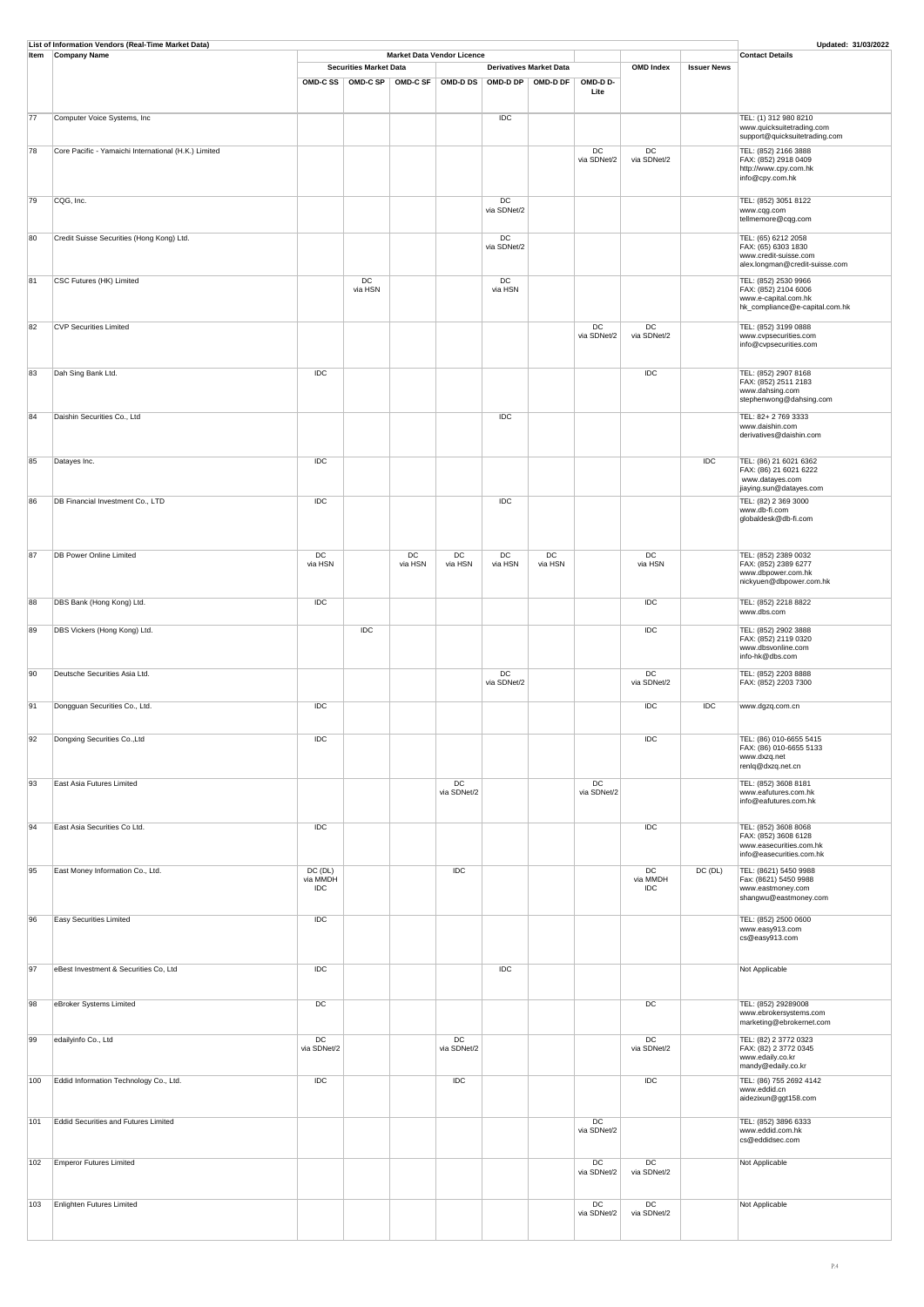|     | List of Information Vendors (Real-Time Market Data)                                 |                                                                                                                          |                   |          |                   |                   |                     |                   |                               | Updated: 31/03/2022 |                                                                   |
|-----|-------------------------------------------------------------------------------------|--------------------------------------------------------------------------------------------------------------------------|-------------------|----------|-------------------|-------------------|---------------------|-------------------|-------------------------------|---------------------|-------------------------------------------------------------------|
|     | Item Company Name                                                                   | <b>Market Data Vendor Licence</b><br><b>OMD Index</b><br><b>Securities Market Data</b><br><b>Derivatives Market Data</b> |                   |          |                   |                   |                     |                   | <b>Contact Details</b>        |                     |                                                                   |
|     |                                                                                     |                                                                                                                          |                   |          |                   |                   |                     |                   |                               | <b>Issuer News</b>  |                                                                   |
|     |                                                                                     |                                                                                                                          | OMD-CSS   OMD-CSP | OMD-C SF | OMD-D DS          |                   | OMD-D DP   OMD-D DF | OMD-D D-          |                               |                     |                                                                   |
|     |                                                                                     |                                                                                                                          |                   |          |                   |                   |                     | Lite              |                               |                     |                                                                   |
|     |                                                                                     |                                                                                                                          |                   |          |                   |                   |                     |                   |                               |                     |                                                                   |
| 104 | <b>EQS Asia Limited</b>                                                             |                                                                                                                          |                   |          |                   |                   |                     |                   |                               | <b>IDC</b>          | TEL: (852) 2893 5622<br>FAX: (852) 2892 1112                      |
|     |                                                                                     |                                                                                                                          |                   |          |                   |                   |                     |                   |                               |                     | www.asia.eqs.com / www.todayir.com                                |
|     |                                                                                     |                                                                                                                          |                   |          |                   |                   |                     |                   |                               |                     | Asia_info@eqs.com                                                 |
| 105 | Essence International Financial Holdings Limited                                    | <b>IDC</b>                                                                                                               |                   |          |                   |                   |                     |                   | <b>IDC</b>                    |                     | TEL: (852) 2213 1322                                              |
|     |                                                                                     |                                                                                                                          |                   |          |                   |                   |                     |                   |                               |                     | www.eif.com.hk/zh<br>kenhung@eif.com.hk                           |
|     |                                                                                     |                                                                                                                          |                   |          |                   |                   |                     |                   |                               |                     |                                                                   |
| 106 | Essence Futures (Hong Kong) Limited                                                 |                                                                                                                          |                   |          |                   |                   |                     | DC                | DC                            |                     | TEL: (852)2213 1888                                               |
|     |                                                                                     |                                                                                                                          |                   |          |                   |                   |                     | via SDNet/2       | via SDNet/2                   |                     | www.eif.com.hk                                                    |
|     |                                                                                     |                                                                                                                          |                   |          |                   |                   |                     |                   |                               |                     | cs@eif.com.hk                                                     |
|     |                                                                                     |                                                                                                                          |                   |          |                   |                   |                     |                   |                               |                     |                                                                   |
| 107 | ET Net Ltd.                                                                         | DC<br>via SDNet/2                                                                                                        |                   |          | DC<br>via SDNet/2 |                   |                     |                   | DC<br>via SDNet/2 and         | $DC$ $(DL)$         | TEL: (852) 2880 8618<br>FAX: (852) 2562 4600                      |
|     |                                                                                     | and HSN                                                                                                                  |                   |          |                   |                   |                     |                   | <b>HSN</b>                    |                     | www.etnet.com.hk                                                  |
|     |                                                                                     |                                                                                                                          |                   |          |                   |                   |                     |                   |                               |                     | cs@etnet.com.hk                                                   |
|     |                                                                                     |                                                                                                                          |                   |          |                   |                   |                     |                   |                               |                     |                                                                   |
| 108 | Metaverse Securities Limited                                                        | <b>DC</b><br>via SDNet/2                                                                                                 |                   |          |                   |                   |                     |                   | DC<br>via SDNet/2             | <b>IDC</b>          | TEL: (852) 2523 8221<br>https://ethstock.hk                       |
|     |                                                                                     |                                                                                                                          |                   |          |                   |                   |                     |                   |                               |                     | enquiry@ethstock.hk                                               |
|     |                                                                                     |                                                                                                                          |                   |          |                   |                   |                     |                   |                               |                     |                                                                   |
| 109 | Eugene Investment & Futures Co., Ltd                                                |                                                                                                                          |                   |          |                   | <b>IDC</b>        |                     |                   |                               |                     | TEL: (82) 2 3771 8722                                             |
|     |                                                                                     |                                                                                                                          |                   |          |                   |                   |                     |                   |                               |                     | FAX: (82) 2 3771 8729                                             |
|     |                                                                                     |                                                                                                                          |                   |          |                   |                   |                     |                   |                               |                     | http://eng.eugenefutures.com/<br>backoffice@eugenefutures.com     |
|     |                                                                                     |                                                                                                                          |                   |          |                   |                   |                     |                   |                               |                     |                                                                   |
| 110 | Eugene Investment & Securities Co., Ltd                                             | <b>IDC</b>                                                                                                               |                   |          |                   |                   |                     |                   | <b>IDC</b>                    |                     | TEL: (82)2 368 6000                                               |
|     |                                                                                     |                                                                                                                          |                   |          |                   |                   |                     |                   |                               |                     | www.eugenefn.com<br>kangnam.kim@eugenefn.com                      |
|     |                                                                                     |                                                                                                                          |                   |          |                   |                   |                     |                   |                               |                     |                                                                   |
|     |                                                                                     |                                                                                                                          |                   |          |                   |                   |                     |                   |                               |                     |                                                                   |
| 111 | Eurolandcom AB                                                                      |                                                                                                                          |                   |          |                   |                   |                     |                   |                               | <b>IDC</b>          | TEL:(46) 31 105600<br>FAX:(46) 31 105601                          |
|     |                                                                                     |                                                                                                                          |                   |          |                   |                   |                     |                   |                               |                     | www.euroland.com                                                  |
|     |                                                                                     |                                                                                                                          |                   |          |                   |                   |                     |                   |                               |                     | info@euroland.com                                                 |
| 112 | Everbright Securities Company Ltd.                                                  | <b>IDC</b>                                                                                                               |                   |          |                   |                   |                     |                   |                               |                     | Not Applicable                                                    |
|     |                                                                                     |                                                                                                                          |                   |          |                   |                   |                     |                   |                               |                     |                                                                   |
|     |                                                                                     |                                                                                                                          |                   |          |                   |                   |                     |                   |                               |                     |                                                                   |
| 113 | Everbright Securities Investment Services (HK) Limited                              |                                                                                                                          |                   |          |                   |                   |                     | DC                | DC                            |                     | TEL: (852) 2822 5001                                              |
|     |                                                                                     |                                                                                                                          |                   |          |                   |                   |                     | via SDNet/2       | via SDNet/2                   |                     | http://www.ebshk.com                                              |
|     |                                                                                     |                                                                                                                          |                   |          |                   |                   |                     |                   |                               |                     |                                                                   |
|     |                                                                                     |                                                                                                                          |                   |          |                   |                   |                     |                   |                               |                     |                                                                   |
| 114 | Evergrande Futures (Hong Kong) Limited                                              |                                                                                                                          |                   |          |                   |                   |                     | DC                | DC                            |                     | TEL: (852) 3550 6888                                              |
|     |                                                                                     |                                                                                                                          |                   |          |                   |                   |                     | via SDNet/2       | via SDNet/2                   |                     | gisf.hk<br>cs@gisf.hk                                             |
|     |                                                                                     |                                                                                                                          |                   |          |                   |                   |                     |                   |                               |                     |                                                                   |
|     |                                                                                     |                                                                                                                          |                   |          |                   |                   |                     |                   |                               |                     |                                                                   |
| 115 | Excalibur Global Financial Group Limited                                            |                                                                                                                          |                   |          | DC                |                   |                     | DC                | DC                            |                     | TEL: (852) 2526 0388                                              |
|     |                                                                                     |                                                                                                                          |                   |          | via SDNet/2       |                   |                     | via SDNet/2       | via SDNet/2                   |                     | www.excalibur.com.hk<br>cs@excalibur.com.hk                       |
|     |                                                                                     |                                                                                                                          |                   |          |                   |                   |                     |                   |                               |                     |                                                                   |
|     |                                                                                     |                                                                                                                          |                   |          |                   |                   |                     |                   |                               |                     |                                                                   |
| 116 | FactSet Research Systems Inc.                                                       |                                                                                                                          | DC<br>via SDNet/2 |          |                   | DC<br>via SDNet/2 |                     |                   | DC<br>via SDNet/2             | $DC$ ( $DL$ )       | TEL: (1) 877 322 8738<br>FAX: (1) 203 810 1001                    |
|     |                                                                                     |                                                                                                                          |                   |          |                   |                   |                     |                   |                               |                     | www.factset.com                                                   |
|     |                                                                                     |                                                                                                                          |                   |          |                   |                   |                     |                   |                               |                     | support@factset.com                                               |
| 117 | Fantastic Television Limited                                                        | <b>IDC</b>                                                                                                               |                   |          |                   | <b>IDC</b>        |                     |                   |                               |                     | TEL: (852) 2112 0678                                              |
|     |                                                                                     |                                                                                                                          |                   |          |                   |                   |                     |                   |                               |                     | www.hkopentv.com                                                  |
|     |                                                                                     |                                                                                                                          |                   |          |                   |                   |                     |                   |                               |                     | enquiry@hkopentv.com                                              |
| 118 | Fidessa Trading UK Limited                                                          | DC                                                                                                                       |                   |          |                   | DC                |                     |                   | DC                            |                     | TEL: (852) 2500 9500                                              |
|     |                                                                                     | via SDNet/2                                                                                                              |                   |          |                   | via SDNet/2       |                     |                   | via SDNet/2                   |                     | www.fidessa.com                                                   |
|     |                                                                                     |                                                                                                                          |                   |          |                   |                   |                     |                   |                               |                     | ap.info@fidessa.com                                               |
|     |                                                                                     |                                                                                                                          |                   |          |                   |                   |                     |                   |                               |                     |                                                                   |
|     |                                                                                     |                                                                                                                          |                   |          |                   |                   |                     |                   |                               |                     |                                                                   |
| 119 | First Shanghai Futures Limited                                                      |                                                                                                                          |                   |          |                   |                   |                     | $DC$              | DC                            |                     | TEL: (852) 25321580                                               |
|     |                                                                                     |                                                                                                                          |                   |          |                   |                   |                     | via SDNet/2       | via SDNet/2                   |                     | http://www.mystockhk.com<br>cs@mystockhk.com                      |
|     |                                                                                     |                                                                                                                          |                   |          |                   |                   |                     |                   |                               |                     |                                                                   |
|     |                                                                                     |                                                                                                                          |                   |          |                   |                   |                     |                   |                               |                     |                                                                   |
| 120 | FIS Global Trading (Suisse) SA                                                      | DC                                                                                                                       |                   |          | DC                |                   |                     |                   | DC                            |                     | TEL: (852) 2913 9597 / (852) 2913 9587                            |
|     |                                                                                     | via SDNet/2<br>and HSN                                                                                                   |                   |          | via HSN           |                   |                     |                   | via SDNet/2 and<br><b>HSN</b> |                     | SG_DL_Tcc.asia.epm.hkex@fisglobal.com<br>Edith.Wong@fisglobal.com |
|     |                                                                                     |                                                                                                                          |                   |          |                   |                   |                     |                   |                               |                     | Toto.Lau@fisglobal.com                                            |
|     |                                                                                     |                                                                                                                          | <b>IDC</b>        |          |                   | <b>IDC</b>        |                     |                   | <b>IDC</b>                    |                     |                                                                   |
| 121 | Flow Al Hong Kong Limited                                                           |                                                                                                                          |                   |          |                   |                   |                     |                   |                               |                     | www.rockflow.ai                                                   |
|     |                                                                                     |                                                                                                                          |                   |          |                   |                   |                     |                   |                               |                     |                                                                   |
|     |                                                                                     |                                                                                                                          |                   |          |                   |                   |                     |                   |                               |                     |                                                                   |
| 122 | <b>FMR LLC</b>                                                                      |                                                                                                                          | IDC               |          |                   |                   |                     |                   | <b>IDC</b>                    |                     | TEL: (011) 800-343 3548                                           |
|     |                                                                                     |                                                                                                                          |                   |          |                   |                   |                     |                   |                               |                     |                                                                   |
|     |                                                                                     |                                                                                                                          |                   |          |                   |                   |                     |                   |                               |                     |                                                                   |
|     |                                                                                     |                                                                                                                          |                   |          |                   |                   |                     |                   |                               |                     |                                                                   |
| 123 | Forextime Ltd                                                                       |                                                                                                                          | <b>IDC</b>        |          |                   |                   |                     |                   |                               |                     | TEL: 0035725 558777                                               |
|     |                                                                                     |                                                                                                                          |                   |          |                   |                   |                     |                   |                               |                     | https://www.forextime.com/eu<br>compliance@forextime.com          |
|     |                                                                                     |                                                                                                                          |                   |          |                   |                   |                     |                   |                               |                     |                                                                   |
|     |                                                                                     |                                                                                                                          |                   |          |                   |                   |                     |                   |                               |                     |                                                                   |
| 124 | Forthright Securities Company Limited                                               |                                                                                                                          | DC<br>via SDNet/2 |          |                   | <b>IDC</b>        |                     |                   |                               |                     | TEL: (852) 2957 6000<br>www.forthright-sec.com                    |
|     |                                                                                     |                                                                                                                          | IDC               |          |                   |                   |                     |                   |                               |                     | info@forthright-sec.com                                           |
|     |                                                                                     |                                                                                                                          |                   |          |                   |                   |                     |                   |                               |                     |                                                                   |
| 125 | Founder Securities Co., Ltd                                                         | IDC                                                                                                                      |                   |          |                   |                   |                     |                   | <b>IDC</b>                    |                     | TEL: (86) 95571                                                   |
|     |                                                                                     |                                                                                                                          |                   |          |                   |                   |                     |                   |                               |                     | FAX: (86) 731 85832525<br>www.foundersc.com                       |
|     |                                                                                     |                                                                                                                          |                   |          |                   |                   |                     |                   |                               |                     | 95571@foundersc.com                                               |
| 126 | Fubon Bank (Hong Kong) Ltd.                                                         | DC                                                                                                                       |                   |          |                   |                   |                     |                   | DC                            |                     | TEL: (852) 2842 7575                                              |
|     |                                                                                     | via SDNet/2                                                                                                              |                   |          |                   |                   |                     |                   | via SDNet/2                   |                     | FAX: (852) 2970 0183<br>www.fubonbank.com.hk                      |
|     |                                                                                     |                                                                                                                          |                   |          |                   |                   |                     |                   |                               |                     | trade@fubon.hk                                                    |
|     |                                                                                     |                                                                                                                          |                   |          |                   |                   |                     |                   |                               |                     |                                                                   |
| 127 | Fulbright Futures Limited                                                           |                                                                                                                          |                   |          | DC<br>via SDNet/2 |                   |                     | DC<br>via SDNet/2 | DC<br>via SDNet/2             |                     | Not Applicable                                                    |
|     |                                                                                     |                                                                                                                          |                   |          |                   |                   |                     |                   |                               |                     |                                                                   |
|     |                                                                                     |                                                                                                                          |                   |          |                   |                   |                     |                   |                               |                     |                                                                   |
| 128 | <b>Fulbright Securities Limited</b>                                                 |                                                                                                                          |                   |          | DC                |                   |                     | DC                | DC                            |                     | Not Applicable                                                    |
|     |                                                                                     |                                                                                                                          |                   |          | via SDNet/2       |                   |                     | via SDNet/2       | via SDNet/2                   |                     |                                                                   |
|     |                                                                                     |                                                                                                                          |                   |          |                   |                   |                     |                   |                               |                     |                                                                   |
|     |                                                                                     |                                                                                                                          |                   |          |                   |                   |                     |                   |                               |                     |                                                                   |
| 129 | <b>FUTEC Financial Limited</b><br>(Vendor Licence to be terminated on 16 June 2022) | DC<br>via SDNet/2                                                                                                        |                   |          |                   |                   |                     |                   | DC<br>via SDNet/2             | $DC$ ( $DL$ )       | TEL: (852) 3972 0700<br>www.futec.com                             |
|     |                                                                                     |                                                                                                                          |                   |          |                   |                   |                     |                   |                               |                     | cs@futec.com                                                      |
|     |                                                                                     |                                                                                                                          |                   |          |                   |                   |                     |                   |                               |                     |                                                                   |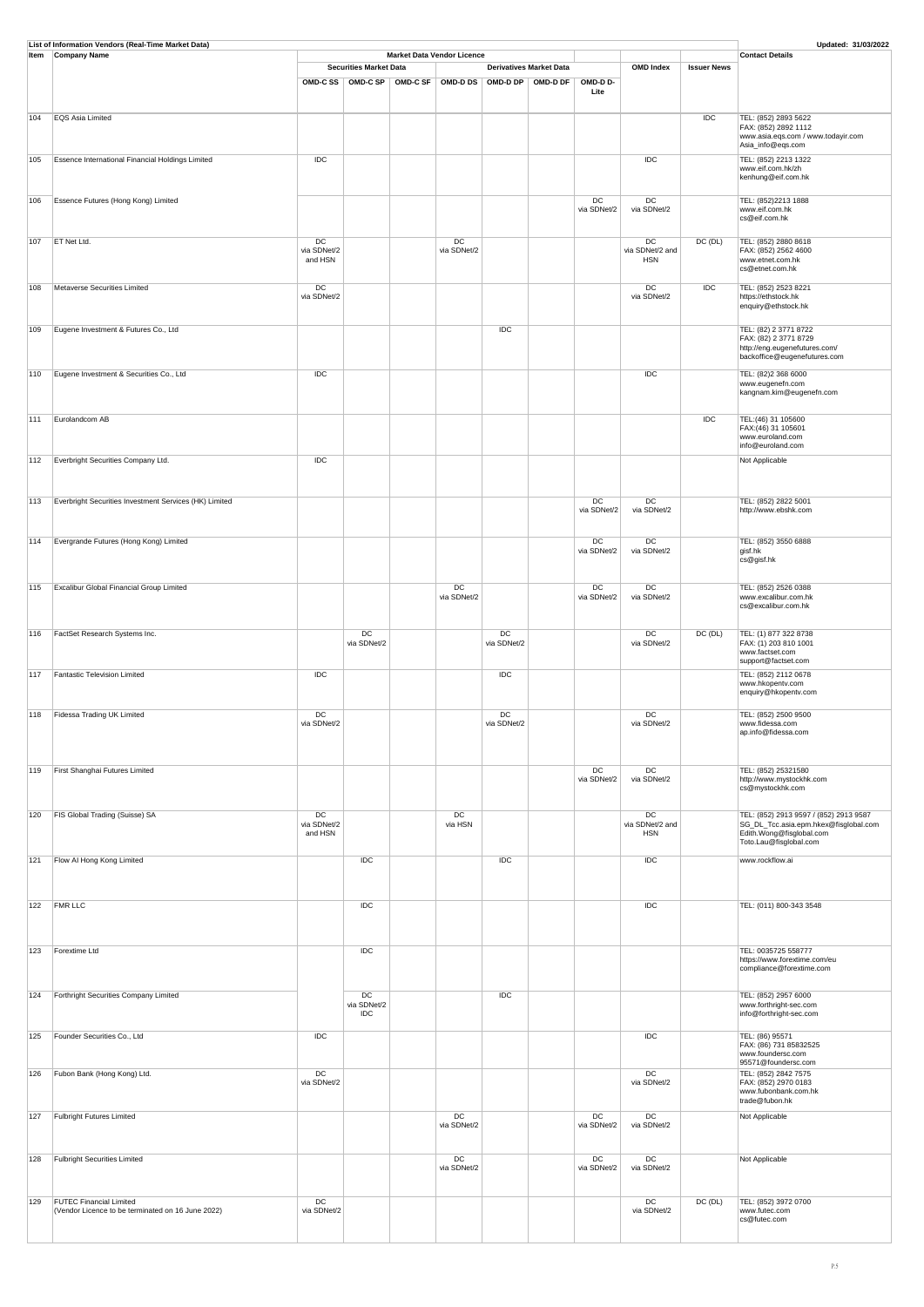|      | List of Information Vendors (Real-Time Market Data)        |                   |                               |                                   |                         |                                           |                                |                   |                   |                    | Updated: 31/03/2022                                                |
|------|------------------------------------------------------------|-------------------|-------------------------------|-----------------------------------|-------------------------|-------------------------------------------|--------------------------------|-------------------|-------------------|--------------------|--------------------------------------------------------------------|
| Item | <b>Company Name</b>                                        |                   |                               | <b>Market Data Vendor Licence</b> |                         |                                           |                                |                   |                   |                    | <b>Contact Details</b>                                             |
|      |                                                            |                   | <b>Securities Market Data</b> |                                   |                         |                                           | <b>Derivatives Market Data</b> |                   | <b>OMD Index</b>  | <b>Issuer News</b> |                                                                    |
|      |                                                            | OMD-CSS   OMD-CSP |                               |                                   |                         | OMD-C SF   OMD-D DS   OMD-D DP   OMD-D DF |                                | OMD-D D-<br>Lite  |                   |                    |                                                                    |
|      |                                                            |                   |                               |                                   |                         |                                           |                                |                   |                   |                    |                                                                    |
| 130  | Futu Network Technology Limited                            | DC                |                               | DC                                | DC                      |                                           |                                |                   | DC                | $DC$ $(DL)$        | TEL: (852) 2523 3588                                               |
|      |                                                            | via SDNet/2       |                               |                                   | via SDNet/2 via SDNet/2 |                                           |                                |                   | via SDNet/2       |                    | www.futu5.com<br>omd@futu5.com                                     |
|      |                                                            |                   |                               |                                   |                         |                                           |                                |                   |                   |                    |                                                                    |
| 131  | Get Nice Futures Company Limited                           |                   |                               |                                   | DC                      |                                           |                                | <b>IDC</b>        | DC                |                    | TEL: (852) 2970 8000                                               |
|      |                                                            |                   |                               |                                   | via SDNet/2             |                                           |                                |                   | via SDNet/2       |                    | www.getnicefg.com.hk                                               |
|      |                                                            |                   |                               |                                   |                         |                                           |                                |                   |                   |                    | info@getnice.com.hk                                                |
| 132  | GF Futures (Hong Kong) Company Limited                     |                   |                               |                                   |                         |                                           |                                | DC                | <b>DC</b>         |                    | TEL: (852) 3719 1150                                               |
|      |                                                            |                   |                               |                                   |                         |                                           |                                | via SDNet/2       | via SDNet/2       |                    | www.gfgroup.com.hk                                                 |
|      |                                                            |                   |                               |                                   |                         |                                           |                                | and HSN           |                   |                    | gff@gfgroup.com.hk                                                 |
|      | Global eSolutions (HK) Limited                             |                   |                               |                                   |                         |                                           |                                |                   |                   |                    | TEL: (852) 3412 3636                                               |
| 133  |                                                            | IDC               |                               |                                   |                         |                                           |                                |                   | <b>IDC</b>        |                    | www.ges.com.hk                                                     |
|      |                                                            |                   |                               |                                   |                         |                                           |                                |                   |                   |                    | mkt@ges.com.hk                                                     |
|      |                                                            |                   |                               |                                   |                         |                                           |                                |                   |                   |                    |                                                                    |
| 134  | Glory Sun Securities Limited                               |                   |                               |                                   |                         |                                           |                                | DC<br>via SDNet/2 | DC<br>via SDNet/2 |                    | Not Applicable                                                     |
|      |                                                            |                   |                               |                                   |                         |                                           |                                |                   |                   |                    |                                                                    |
|      |                                                            |                   |                               |                                   |                         |                                           |                                |                   |                   |                    |                                                                    |
| 135  | GF Futures Co., Ltd.                                       |                   |                               |                                   | <b>IDC</b>              |                                           |                                |                   |                   |                    | TEL: (86) 20-95105826                                              |
|      |                                                            |                   |                               |                                   |                         |                                           |                                |                   |                   |                    | www.gfqh.com.cn<br>gfqhjbts@gf.com.cn                              |
|      |                                                            |                   |                               |                                   |                         |                                           |                                |                   |                   |                    |                                                                    |
|      | GF Securities Co., Ltd                                     | <b>IDC</b>        |                               |                                   |                         |                                           |                                |                   |                   | <b>IDC</b>         | TEL: (86) 020 87555888 95575 \ 95575                               |
| 136  |                                                            |                   |                               |                                   |                         |                                           |                                |                   |                   |                    | FAX: (86) 020 87553600                                             |
|      |                                                            |                   |                               |                                   |                         |                                           |                                |                   |                   |                    | www.gf.com.cn                                                      |
|      |                                                            |                   |                               |                                   |                         |                                           |                                |                   |                   |                    | 95575@gf.com.cn                                                    |
| 137  | GF Securities (Hong Kong) Brokerage Limted                 |                   |                               |                                   |                         |                                           |                                | DC<br>via SDNet/2 | DC<br>via SDNet/2 |                    | TE:: (852) 37191288<br>www.gfgroup.com.hk                          |
|      |                                                            |                   |                               |                                   |                         |                                           |                                |                   |                   |                    | seccs@gfgroup.com.hk                                               |
|      |                                                            |                   |                               |                                   |                         |                                           |                                |                   |                   |                    |                                                                    |
| 138  | G.H. Financials (Hong Kong) Limited                        |                   |                               |                                   |                         |                                           |                                | DC<br>via HSN     |                   |                    | TEL: (852) 5808 0324 (ext 2202)<br>http://www.ghfinancials.com     |
|      |                                                            |                   |                               |                                   |                         |                                           |                                | IDC               |                   |                    | enquiries@ghfinancials.com                                         |
|      |                                                            |                   |                               |                                   |                         |                                           |                                |                   |                   |                    |                                                                    |
| 139  | Going International (HK) Financial Group Limited           |                   |                               |                                   | <b>IDC</b>              |                                           |                                |                   |                   |                    | TEL: (852) 2866 0633                                               |
|      |                                                            |                   |                               |                                   |                         |                                           |                                |                   |                   |                    | http://www.goingf.hk                                               |
|      |                                                            |                   |                               |                                   |                         |                                           |                                |                   |                   |                    | cs@goingmerry.group                                                |
|      |                                                            |                   |                               |                                   |                         |                                           |                                |                   |                   |                    |                                                                    |
| 140  | Goldbridge Hong Kong Securities Limited                    | <b>IDC</b>        |                               |                                   |                         |                                           |                                |                   |                   |                    | TEL: (86) 0755 8696 1988<br>http://www.gbhk.com.hk/                |
|      |                                                            |                   |                               |                                   |                         |                                           |                                |                   |                   |                    |                                                                    |
|      |                                                            |                   |                               |                                   |                         |                                           |                                |                   |                   |                    |                                                                    |
| 141  | Goldhorse Securities Limited                               | <b>IDC</b>        |                               |                                   |                         |                                           |                                |                   | <b>IDC</b>        |                    | TEL: (852) 5112 9616                                               |
|      |                                                            |                   |                               |                                   |                         |                                           |                                |                   |                   |                    | it@igoldhorse.com                                                  |
|      |                                                            |                   |                               |                                   |                         |                                           |                                |                   |                   |                    |                                                                    |
|      |                                                            |                   |                               |                                   |                         |                                           |                                |                   |                   |                    |                                                                    |
| 142  | GTN Asia Financial Services (PTE.) Ltd                     |                   | <b>IDC</b>                    |                                   |                         |                                           |                                |                   | IDC               |                    | www.theglobalmarketaccess.com                                      |
|      |                                                            |                   |                               |                                   |                         |                                           |                                |                   |                   |                    | info@theglobalmarketaccess.com                                     |
|      |                                                            |                   |                               |                                   |                         |                                           |                                |                   |                   |                    |                                                                    |
| 143  | Fin Points Technology Pte. Ltd.                            |                   |                               |                                   | DC                      |                                           |                                |                   |                   |                    | TEL: (852) 5224 0504                                               |
|      |                                                            |                   |                               |                                   | via SDNet/2             |                                           |                                |                   |                   |                    | https://www.finpoints.com                                          |
|      |                                                            |                   |                               |                                   |                         |                                           |                                |                   |                   |                    | itsupport@finpoints.com                                            |
|      |                                                            |                   |                               |                                   |                         |                                           |                                |                   |                   |                    |                                                                    |
| 144  | Future Growth Financial Services Limited                   |                   |                               |                                   |                         |                                           |                                | <b>IDC</b>        | IDC               |                    | TEL: (852) 3719 9733                                               |
|      |                                                            |                   |                               |                                   |                         |                                           |                                |                   |                   |                    | http://www.gwtrade.hk<br>cs@gwtrade.hk                             |
|      |                                                            |                   |                               |                                   |                         |                                           |                                |                   |                   |                    |                                                                    |
| 145  | <b>Grand Capital Futures Limited</b>                       |                   |                               |                                   |                         |                                           |                                | <b>IDC</b>        | IDC               |                    | TEL: (852) 3891 9888<br>www.grandch.com                            |
|      |                                                            |                   |                               |                                   |                         |                                           |                                |                   |                   |                    | cs@grandch.com                                                     |
| 146  | Guolian Securities Co., Ltd.                               | <b>IDC</b>        |                               |                                   |                         |                                           |                                |                   |                   |                    | TEL: (86) 95570                                                    |
|      |                                                            |                   |                               |                                   |                         |                                           |                                |                   |                   |                    | www.glsc.com.cn<br>service@glsc.com.cn                             |
|      |                                                            |                   |                               |                                   |                         |                                           |                                |                   |                   |                    |                                                                    |
| 147  | Guosen Securities Co., Ltd                                 | IDC               |                               |                                   |                         |                                           |                                |                   | <b>IDC</b>        |                    | Not Applicable                                                     |
|      |                                                            |                   |                               |                                   |                         |                                           |                                |                   |                   |                    |                                                                    |
| 148  | Guosen Securities (HK) Financial Holdings Company, Limited | IDC               |                               |                                   |                         |                                           |                                |                   |                   |                    | TEL: (852) 2899 8397                                               |
|      |                                                            |                   |                               |                                   |                         |                                           |                                |                   |                   |                    | www.guosen.com.hk<br>4000895536@guosen.com.hk                      |
| 149  | Guotai Junan Futures (Hong Kong) Limited                   |                   |                               |                                   | DC                      |                                           |                                | DC                | DC                |                    | Not Applicable                                                     |
|      |                                                            |                   |                               |                                   | via SDNet/2             |                                           |                                | via SDNet/2       | via SDNet/2       |                    |                                                                    |
| 150  | Guotai Junan Securities Co., Ltd                           | <b>IDC</b>        |                               |                                   |                         |                                           |                                |                   | IDC               |                    | TEL: (86) 21 3867 6666                                             |
|      |                                                            |                   |                               |                                   |                         |                                           |                                |                   |                   |                    | FAX: (86) 21 3867 0666<br>www.gtja.com                             |
|      |                                                            |                   |                               |                                   |                         |                                           |                                |                   |                   |                    | webmaster@gtja.com                                                 |
| 151  | Guotai Junan Securities (Hong Kong) Limited                |                   |                               |                                   |                         |                                           |                                | DC                |                   |                    | TEL: (852) 2509 7524                                               |
|      |                                                            |                   |                               |                                   |                         |                                           |                                | via SDNet/2       |                   |                    | FAX: (852) 2509 7787                                               |
|      |                                                            |                   |                               |                                   |                         |                                           |                                |                   |                   |                    | www.gtja.com.hk<br>customer.service@gtjas.com.hk                   |
|      |                                                            |                   |                               |                                   |                         |                                           |                                |                   |                   |                    |                                                                    |
| 152  | Guoyuan Futures (Hong Kong) Limited                        |                   |                               |                                   |                         |                                           |                                | DC<br>via SDNet/2 | DC<br>via SDNet/2 |                    | TEL: (852) 3769 6828<br>www.gyzq.com.hk                            |
|      |                                                            |                   |                               |                                   |                         |                                           |                                |                   |                   |                    | cs@gyzq.com.hk                                                     |
|      |                                                            |                   |                               |                                   |                         |                                           |                                |                   |                   |                    |                                                                    |
| 153  | Haitong International Securities Co. Ltd.                  | DC via            |                               |                                   | DC                      |                                           |                                | DC                | DC                |                    | TEL: (852) 3583 3388                                               |
|      |                                                            | SDNet/2           |                               |                                   | via SDNet/2             |                                           |                                | via SDNet/2       | via SDNet/2       |                    | FAX: (852) 2530 1689<br>www.htisec.com                             |
|      |                                                            |                   |                               |                                   |                         |                                           |                                |                   |                   |                    | csdept@htisec.com                                                  |
|      |                                                            |                   |                               |                                   |                         |                                           |                                |                   |                   |                    |                                                                    |
| 154  | Haitong Securities Co., Ltd.                               | IDC               |                               |                                   |                         |                                           |                                |                   |                   |                    | FAX: (86) 21 6341 0456<br>http://www.htsec.com/htsec/Site/htsec/CN |
|      |                                                            |                   |                               |                                   |                         |                                           |                                |                   |                   |                    | web@htsec.com                                                      |
| 155  | Hana Financial Investment Co., Ltd                         | <b>IDC</b>        |                               |                                   |                         | IDC                                       |                                |                   |                   |                    | TEL: (82) 2-785-7111                                               |
|      |                                                            |                   |                               |                                   |                         |                                           |                                |                   |                   |                    | FAX: (82) 2-782-9598                                               |
|      |                                                            |                   |                               |                                   |                         |                                           |                                |                   |                   |                    | www.hanaw.com<br>global@hanafn.com                                 |
|      |                                                            |                   |                               |                                   |                         |                                           |                                |                   |                   |                    |                                                                    |
| 156  | Hang Seng Bank Ltd.                                        | DC<br>via SDNet/2 |                               |                                   |                         |                                           |                                |                   | DC<br>via SDNet/2 |                    | TEL: (852) 2198 1111<br>FAX: Not Available                         |
|      |                                                            | <b>IDC</b>        |                               |                                   |                         |                                           |                                |                   | <b>IDC</b>        |                    | www.hangseng.com                                                   |
|      |                                                            |                   |                               |                                   |                         |                                           |                                |                   |                   |                    |                                                                    |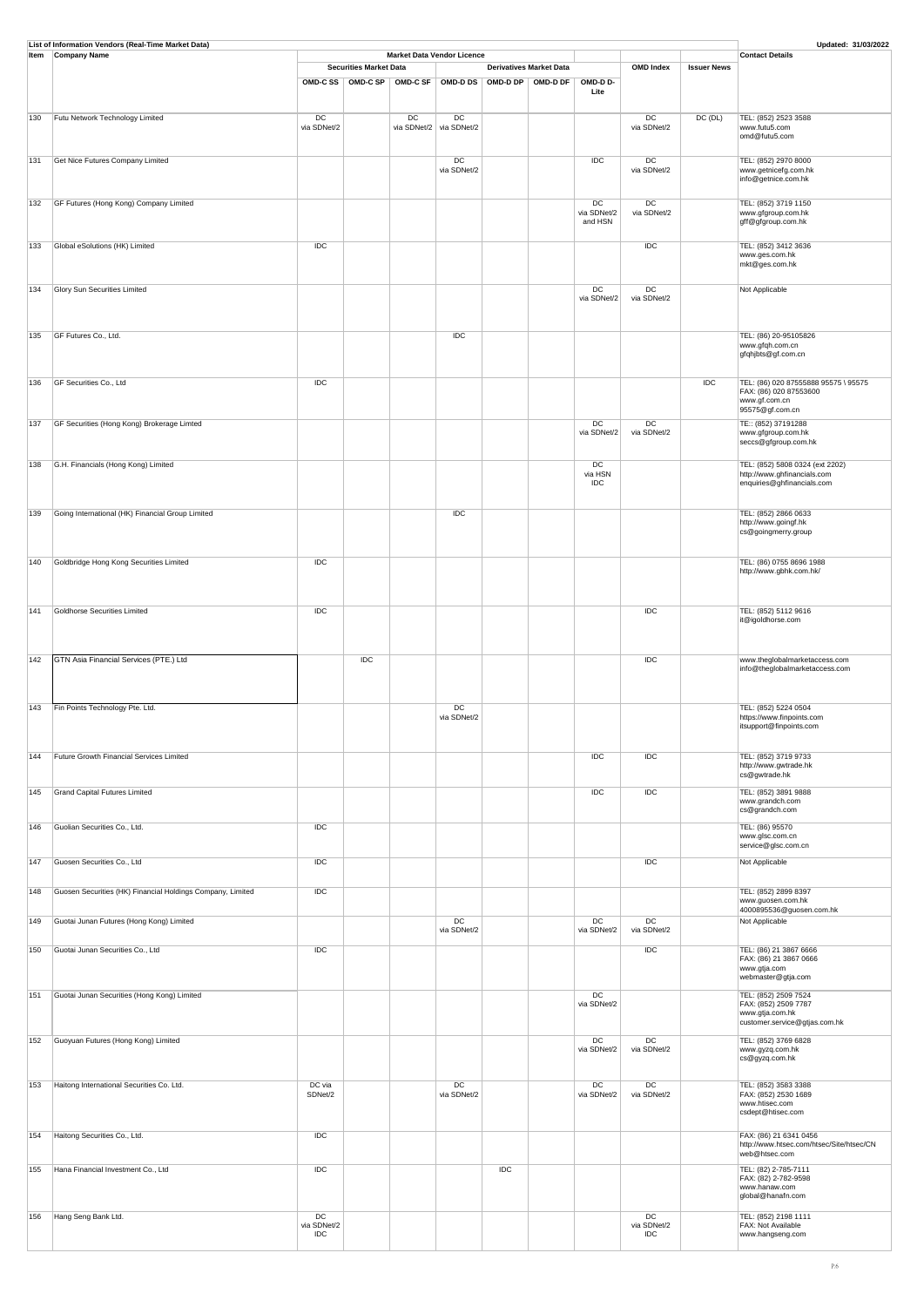|      | List of Information Vendors (Real-Time Market Data) |                         |                               |            |                                   |                   |                                | Updated: 31/03/2022 |                           |                    |                                                               |
|------|-----------------------------------------------------|-------------------------|-------------------------------|------------|-----------------------------------|-------------------|--------------------------------|---------------------|---------------------------|--------------------|---------------------------------------------------------------|
| Item | <b>Company Name</b>                                 |                         |                               |            | <b>Market Data Vendor Licence</b> |                   |                                |                     |                           |                    | <b>Contact Details</b>                                        |
|      |                                                     |                         | <b>Securities Market Data</b> |            |                                   |                   | <b>Derivatives Market Data</b> |                     | <b>OMD Index</b>          | <b>Issuer News</b> |                                                               |
|      |                                                     | OMD-C SS                | <b>OMD-C SP</b>               | OMD-C SF   |                                   | OMD-D DS OMD-D DP | <b>OMD-D DF</b>                | OMD-D D-            |                           |                    |                                                               |
|      |                                                     |                         |                               |            |                                   |                   |                                | Lite                |                           |                    |                                                               |
|      |                                                     |                         |                               |            |                                   |                   |                                |                     |                           |                    |                                                               |
| 157  | Hantec Futures Limited                              |                         |                               |            | DC                                |                   |                                | <b>DC</b>           | DC                        |                    | TEL: (852) 2526 1085                                          |
|      |                                                     |                         |                               |            | via SDNet/2                       |                   |                                | via SDNet/2         | via SDNet/2               |                    | internet@hantec.hk<br>www.hantec.hk                           |
|      |                                                     |                         |                               |            |                                   |                   |                                |                     |                           |                    |                                                               |
| 158  | Hanwha Investment & Securities Co., Ltd             | <b>IDC</b>              |                               |            |                                   |                   |                                |                     |                           |                    | TEL: (82) 2 3772 7185                                         |
|      |                                                     |                         |                               |            |                                   |                   |                                |                     |                           |                    | https://hanwhawm.com<br>noblerain72@hanwha.com                |
|      |                                                     |                         |                               |            |                                   |                   |                                |                     |                           |                    |                                                               |
| 159  | Head & Shoulders Securities Limited                 | IDC                     |                               |            |                                   |                   |                                |                     | <b>IDC</b>                |                    | TEL: (852)3103 8388                                           |
|      |                                                     |                         |                               |            |                                   |                   |                                |                     |                           |                    | www.headandshoulders.com.hk                                   |
| 160  | <b>Hee Solutions Limited</b>                        | <b>DC</b>               |                               | DC via HSN |                                   |                   |                                |                     | DC                        |                    | cs@headandshoulders.com.hk<br>TEL: (852)3622 1787             |
|      |                                                     | via SDNet/2             |                               |            |                                   |                   |                                |                     | via SDNet/2               |                    | FAX: (852)3622 1488                                           |
|      |                                                     | <b>IDC</b>              |                               |            |                                   |                   |                                |                     | <b>IDC</b>                |                    | www.hee.com.hk<br>info@hee.com.hk                             |
|      |                                                     |                         |                               |            |                                   |                   |                                |                     |                           |                    |                                                               |
| 161  | Hi Investment & Futures Corporation                 |                         |                               |            |                                   | IDC               |                                |                     | <b>IDC</b>                |                    | TEL: (82) 2-788-7035                                          |
|      |                                                     |                         |                               |            |                                   |                   |                                |                     |                           |                    | FAX: (82) 2-788-7080                                          |
|      |                                                     |                         |                               |            |                                   |                   |                                |                     |                           |                    | www.hifutures.co.kr<br>fxdesk@hifutures.co.kr                 |
|      |                                                     |                         |                               |            |                                   |                   |                                |                     |                           |                    |                                                               |
| 162  | Hi Investment & Securities Co., Ltd.                | <b>IDC</b>              |                               |            |                                   |                   |                                |                     | <b>IDC</b>                |                    | TEL: (82) 2-6111-3200                                         |
|      |                                                     |                         |                               |            |                                   |                   |                                |                     |                           |                    | https://www.hi-ib.com<br>hif1601@hi-ib.com                    |
|      |                                                     |                         |                               |            |                                   |                   |                                |                     |                           |                    |                                                               |
|      |                                                     |                         |                               |            |                                   |                   |                                |                     |                           |                    |                                                               |
| 163  | HGNH International Futures Co., Limited             |                         |                               |            |                                   | DC<br>via SDNet/2 |                                |                     | DC<br>via SDNet/2         |                    | TEL: (852) 2534 9112                                          |
|      |                                                     |                         |                               |            |                                   |                   |                                |                     |                           |                    | https://www.henghua.hk/<br>nhhk_it@nawaa.com                  |
|      |                                                     |                         |                               |            |                                   |                   |                                |                     |                           |                    |                                                               |
|      |                                                     |                         |                               |            |                                   |                   |                                |                     |                           |                    |                                                               |
| 164  | Hithink Royalflush Information Network Co. Ltd.     | IDC                     |                               |            | IDC                               |                   |                                |                     | <b>IDC</b>                |                    | TEL: (86)571-5676 8888<br>FAX: (86)571-8891 1818              |
|      |                                                     |                         |                               |            |                                   |                   |                                |                     |                           |                    | www.10JQKA.com.cn                                             |
|      |                                                     |                         |                               |            |                                   |                   |                                |                     |                           |                    | zhuzhifeng@myhexin.com                                        |
|      |                                                     |                         |                               |            |                                   |                   |                                |                     |                           |                    |                                                               |
| 165  | HK Television Entertainment Company Limited         | <b>IDC</b>              |                               |            |                                   |                   |                                |                     |                           |                    | TEL: (852)2239 8899<br>www.viu.tv                             |
|      |                                                     |                         |                               |            |                                   |                   |                                |                     |                           |                    | enquiry@viu.tv                                                |
|      |                                                     |                         |                               |            |                                   |                   |                                |                     |                           |                    |                                                               |
| 166  | Holly International Financial Holdings Limited      |                         |                               |            |                                   |                   |                                | DC<br>via SDNet/2   | DC<br>via SDNet/2         |                    | Not Applicable                                                |
|      |                                                     |                         |                               |            |                                   |                   |                                |                     |                           |                    |                                                               |
|      |                                                     |                         |                               |            |                                   |                   |                                |                     |                           |                    |                                                               |
| 167  | Hong Kong Economic Journal Co., Ltd                 | <b>IDC</b>              |                               |            |                                   |                   |                                |                     |                           |                    | TEL: (852) 2856 7567<br>FAX: (852) 2856 7691                  |
|      |                                                     |                         |                               |            |                                   |                   |                                |                     |                           |                    | www.ejfq.com                                                  |
|      |                                                     |                         |                               |            |                                   |                   |                                |                     |                           |                    | enquiry@ejfq.com                                              |
|      |                                                     |                         |                               |            |                                   |                   |                                |                     |                           |                    |                                                               |
| 168  | Hong Kong International Futures Limited             |                         |                               |            | IDC                               |                   |                                |                     | <b>IDC</b>                |                    | TEL: (852) 2853 8000                                          |
|      |                                                     |                         |                               |            |                                   |                   |                                |                     |                           |                    | www.hnahki.com<br>hkics@hnair.com                             |
|      |                                                     |                         |                               |            |                                   |                   |                                |                     |                           |                    |                                                               |
|      |                                                     |                         |                               |            |                                   |                   |                                |                     |                           |                    |                                                               |
| 169  | HSBC Broking Futures (Hong Kong) Limited            |                         |                               |            |                                   |                   | <b>IDC</b>                     |                     |                           |                    | Not Applicable                                                |
|      |                                                     |                         |                               |            |                                   |                   |                                |                     |                           |                    |                                                               |
|      |                                                     |                         |                               |            |                                   |                   |                                |                     |                           |                    |                                                               |
| 170  | Huajin Futures (International) Limited              |                         |                               |            |                                   |                   |                                | DC                  | DC                        |                    | Not Applicable                                                |
|      |                                                     |                         |                               |            |                                   |                   |                                | via SDNet/2         | via SDNet/2               |                    |                                                               |
|      |                                                     |                         |                               |            |                                   |                   |                                |                     |                           |                    |                                                               |
| 171  | Huarong International Securities Limited            |                         |                               |            |                                   |                   |                                | DC                  | DC                        |                    | Not Applicable                                                |
|      |                                                     |                         |                               |            |                                   |                   |                                | via SDNet/2         | via SDNet/2               |                    |                                                               |
|      |                                                     |                         |                               |            |                                   |                   |                                |                     |                           |                    |                                                               |
|      |                                                     |                         |                               |            |                                   |                   |                                |                     |                           |                    |                                                               |
| 172  | Huatai Securities Co., Ltd                          | <b>IDC</b>              |                               |            |                                   |                   |                                |                     | <b>IDC</b>                |                    | TEL: (86)25 95597<br>FAX: (86)25 95597                        |
|      |                                                     |                         |                               |            |                                   |                   |                                |                     |                           |                    | www.htsc.com.cn                                               |
|      |                                                     |                         |                               |            |                                   |                   |                                |                     |                           |                    | 95597@mail.htsc.com.cn                                        |
|      |                                                     |                         |                               |            |                                   |                   |                                |                     |                           |                    |                                                               |
| 173  | Hunan Fumi Information Technology Co., Ltd.         |                         | <b>IDC</b>                    |            |                                   |                   |                                |                     |                           |                    | TEL: (86) 731 8557 3929<br>www.webull.com                     |
|      |                                                     |                         |                               |            |                                   |                   |                                |                     |                           |                    | business@webull.com                                           |
|      |                                                     |                         |                               |            |                                   |                   |                                |                     |                           |                    |                                                               |
| 174  | Hundsun Technologies Inc.                           | $DC$ $(DL)$<br>via MMDH |                               |            | DC<br>via SDNet/2                 |                   |                                |                     | $DC$ ( $DL$ )<br>via MMDH | DC(DL)             | TEL: (86) 571-26695555-7<br>FAX: (86) 571-28828888            |
|      |                                                     | IDC                     |                               |            |                                   |                   |                                |                     | <b>IDC</b>                |                    | http://www.hundsun.com                                        |
|      |                                                     |                         |                               |            |                                   |                   |                                |                     |                           |                    | service.hq@hundsun.com                                        |
| 175  | I-Access Investors Ltd.                             |                         | DC                            |            |                                   |                   |                                | DC                  | DC                        |                    | TEL: (852) 2521 2548                                          |
|      |                                                     |                         | via SDNet/2                   |            |                                   |                   |                                | via SDNet/2         | via SDNet/2               |                    | www.i-access.com                                              |
|      |                                                     |                         |                               |            |                                   |                   |                                |                     |                           |                    | info@i-access.com                                             |
|      |                                                     |                         |                               |            |                                   |                   |                                |                     |                           |                    |                                                               |
| 176  | i-CABLE Network Operations Ltd.                     | DC<br>via SDNet/2       |                               |            |                                   | IDC               |                                |                     |                           |                    | TEL: (852) 2112 8888<br>FAX: (852) 2112 8877                  |
|      |                                                     |                         |                               |            |                                   |                   |                                |                     |                           |                    | http://istock.i-cable.com                                     |
|      |                                                     |                         |                               |            |                                   |                   |                                |                     |                           |                    | editor@i-cable.com                                            |
| 177  | ICBC International Futures Limited                  |                         |                               |            |                                   |                   |                                | $DC$                | DC                        |                    | Not Applicable                                                |
|      |                                                     |                         |                               |            |                                   |                   |                                | via SDNet/2         | via SDNet/2               |                    |                                                               |
|      |                                                     |                         |                               |            |                                   |                   |                                |                     |                           |                    |                                                               |
|      |                                                     |                         |                               |            |                                   |                   |                                |                     |                           |                    |                                                               |
| 178  | ICE Data Connectivity & Feeds, Inc.                 |                         | DC                            |            |                                   | DC                |                                |                     | DC                        |                    | TEL: (852) 3962 8100                                          |
|      |                                                     |                         | via SDNet/2                   |            |                                   | via SDNet/2       |                                |                     | via SDNet/2               |                    | www.theice.com/market-data/connectivity-                      |
|      |                                                     |                         |                               |            |                                   |                   |                                |                     |                           |                    | and-feeds<br>Sales-ICEDataServices-                           |
| 179  | IFAST Financial Pte. Ltd.                           | <b>IDC</b>              |                               |            |                                   |                   |                                |                     | <b>IDC</b>                |                    | $\sqrt{2}$<br>TEL: (65) 6557 2853 / (65) 6557 2000            |
|      |                                                     |                         |                               |            |                                   |                   |                                |                     |                           |                    | www.ifastfinancial.com                                        |
|      |                                                     |                         |                               |            |                                   |                   |                                |                     |                           |                    | https://secure.ifastnetwork.com/ifastverve/ho<br>me/index.tpl |
|      |                                                     |                         |                               |            |                                   |                   |                                |                     |                           |                    | https://secure.fundsupermart.com/main/home                    |
|      |                                                     |                         |                               |            |                                   |                   |                                |                     |                           |                    | /index.svdo                                                   |
|      |                                                     |                         |                               |            |                                   |                   |                                |                     |                           |                    | https://secure.ifastgp.com/igp/home/index.svd<br>lo.          |
|      |                                                     |                         |                               |            |                                   |                   |                                |                     |                           |                    | clienthelp@fundsupermart.com                                  |
|      |                                                     |                         |                               |            |                                   |                   |                                |                     |                           |                    | ifastadmin@ifastfinancial.com                                 |
|      |                                                     |                         |                               |            |                                   |                   |                                |                     |                           |                    |                                                               |
| 180  | Imagine Software, Inc.                              |                         | <b>IDC</b>                    |            |                                   | <b>IDC</b>        |                                |                     | <b>IDC</b>                |                    | TEL: (1) 646 827 4415                                         |
|      |                                                     |                         |                               |            |                                   |                   |                                |                     |                           |                    | FAX: (1) 212 317 7601<br>www.derivatives.com                  |
|      |                                                     |                         |                               |            |                                   |                   |                                |                     |                           |                    | sales@imagine-sw.com                                          |
|      |                                                     |                         |                               |            |                                   |                   |                                |                     |                           |                    |                                                               |
| 181  | Industrial Securities Co., Ltd                      | IDC                     |                               |            |                                   |                   |                                |                     |                           |                    | TEL: (86) 0591 38281836<br>www.xyzq.com.cn                    |
|      |                                                     |                         |                               |            |                                   |                   |                                |                     |                           |                    | zzg@xyzq.com.cn                                               |
|      |                                                     |                         |                               |            |                                   |                   |                                |                     |                           |                    |                                                               |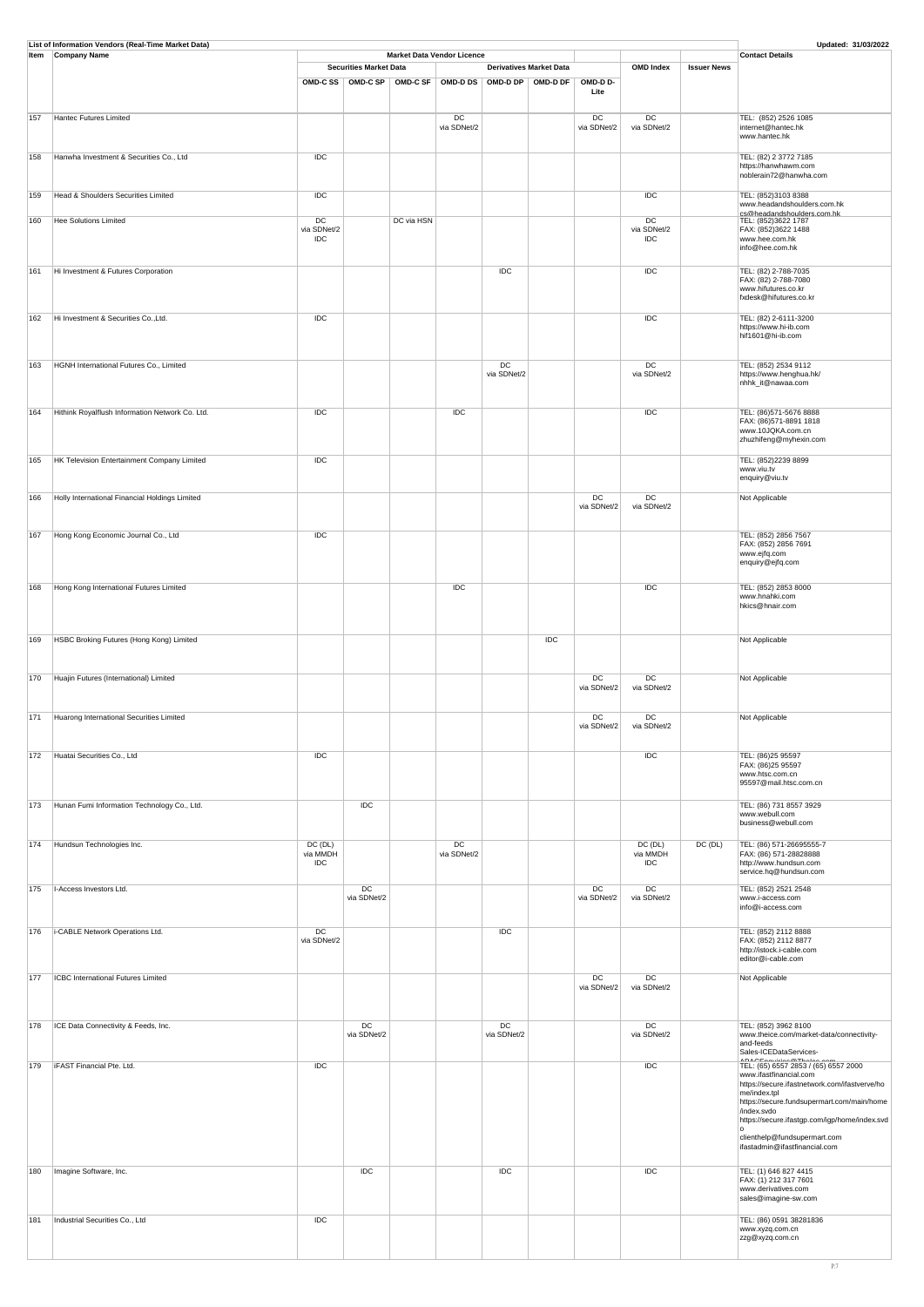| List of Information Vendors (Real-Time Market Data) |                                                                                             |               |                               |                        |                                   |                                |                                |                   |                               |                    | Updated: 31/03/2022                                             |
|-----------------------------------------------------|---------------------------------------------------------------------------------------------|---------------|-------------------------------|------------------------|-----------------------------------|--------------------------------|--------------------------------|-------------------|-------------------------------|--------------------|-----------------------------------------------------------------|
|                                                     | <b>Item</b> Company Name                                                                    |               | <b>Securities Market Data</b> |                        | <b>Market Data Vendor Licence</b> |                                | <b>Derivatives Market Data</b> |                   | <b>OMD Index</b>              | <b>Issuer News</b> | <b>Contact Details</b>                                          |
|                                                     |                                                                                             |               |                               |                        |                                   |                                |                                |                   |                               |                    |                                                                 |
|                                                     |                                                                                             | OMD-C SS      | OMD-C SP                      | OMD-C SF               |                                   | OMD-D DS OMD-D DP              | OMD-D DF                       | OMD-D D-<br>Lite  |                               |                    |                                                                 |
|                                                     |                                                                                             |               |                               |                        |                                   |                                |                                |                   |                               |                    |                                                                 |
| 182                                                 | Infocast Ltd                                                                                | DC            |                               |                        | DC                                |                                |                                |                   | DC                            |                    | TEL: (852) 2589 9552                                            |
|                                                     |                                                                                             | via SDNet/2   |                               |                        | via SDNet/2                       |                                |                                |                   | via SDNet/2                   |                    | FAX: (852) 2975 8099<br>www.infocastFN.com                      |
|                                                     |                                                                                             |               |                               |                        |                                   |                                |                                |                   |                               |                    | helpdesk@infocast.com.hk                                        |
| 183                                                 | Infront Financial Technology GmbH                                                           | DC            |                               |                        |                                   |                                |                                |                   | DC                            |                    | TEL: (49) 69 26095 760                                          |
|                                                     |                                                                                             | via SDNet/2   |                               |                        |                                   |                                |                                |                   | via SDNet/2                   |                    | www.vwd.com                                                     |
|                                                     |                                                                                             |               |                               |                        |                                   |                                |                                |                   |                               |                    | service@vwd.com                                                 |
|                                                     |                                                                                             |               |                               |                        |                                   |                                |                                |                   |                               |                    |                                                                 |
| 184                                                 | Instinet Pacific Services Ltd.                                                              |               | DC<br>via SDNet/2             |                        |                                   | IDC                            |                                |                   | DC<br>via SDNet/2             |                    | TEL: (852) 2585 0600<br>FAX: (852) 2585 0688                    |
|                                                     |                                                                                             |               | <b>IDC</b>                    |                        |                                   |                                |                                |                   |                               |                    | www.instinet.com                                                |
|                                                     |                                                                                             |               |                               |                        |                                   |                                |                                |                   |                               |                    | julie.chew@instinet.com                                         |
| 185                                                 | <b>Interactive Brokers LLC</b>                                                              | DC<br>via HSN |                               | DC<br>via HSN          | DC<br>via HSN                     |                                | DC<br>via HSN                  |                   | DC<br>via HSN                 |                    | TEL: (852) 2156 7907<br>www.interactivebrokers.com              |
|                                                     |                                                                                             |               |                               |                        |                                   |                                |                                |                   |                               |                    | sales@interactivebrokers.com.hk                                 |
| 186                                                 | Interactive Investor Services Limited                                                       |               | IDC                           |                        |                                   |                                |                                |                   | <b>IDC</b>                    |                    | TEL: (44) 161819 6467                                           |
|                                                     |                                                                                             |               |                               |                        |                                   |                                |                                |                   |                               |                    | FAX: (44) 113346 2512                                           |
|                                                     |                                                                                             |               |                               |                        |                                   |                                |                                |                   |                               |                    | www.tdwaterhouse.co.uk<br>customer_services@tdwh.co.uk          |
|                                                     |                                                                                             |               | DC                            |                        |                                   | DC                             |                                |                   | DC                            |                    |                                                                 |
| 187                                                 | IRESS Data Pty Ltd.                                                                         |               | via HSN                       |                        |                                   | via HSN                        |                                |                   | via HSN                       |                    | TEL: (61) 3 9018 5800; (65) 6709 8336<br>https://www.iress.com/ |
|                                                     |                                                                                             |               | IDC                           |                        |                                   | IDC                            |                                |                   | <b>IDC</b>                    |                    | https://www.quanthouse.com/<br>enquiries@iress.com.au           |
|                                                     |                                                                                             |               |                               |                        |                                   |                                |                                |                   |                               |                    | sales@quanthouse.com                                            |
| 188                                                 | J.P. Morgan Broking (Hong Kong) Ltd.                                                        |               | DC                            | DC                     | DC                                | DC                             | DC                             |                   | DC                            |                    | TEL: (852) 2800 1427                                            |
|                                                     |                                                                                             |               | via SDNet/2<br>and HSN        | via SDNet/2<br>and HSN |                                   | via SDNet/2 via SDNet/2<br>IDC | via SDNet/2<br>and HSN         |                   | via SDNet/2 and<br><b>HSN</b> |                    | FAX: (852) 2877 2189<br>ibtech_trading_technology_              |
|                                                     |                                                                                             |               | IDC                           |                        |                                   |                                |                                |                   | <b>IDC</b>                    |                    | operate_hk@jpmorgan.com                                         |
| 189                                                 | Kaisa Financial Group Company Limited<br>(Vendor Licence to be terminated on 11 April 2022) | <b>IDC</b>    |                               |                        |                                   |                                |                                |                   | <b>IDC</b>                    |                    | TEL: (852) 3965 7228<br>www.kaisafin.com                        |
|                                                     |                                                                                             |               |                               |                        |                                   |                                |                                |                   |                               |                    | mail@kaisafin.com                                               |
| 190                                                 | Kaiser Futures Limited                                                                      |               |                               |                        | DC<br>via SDNet/2                 |                                |                                | DC<br>via SDNet/2 | DC<br>via SDNet/2             |                    | TEL: (852) 2815 8373                                            |
|                                                     |                                                                                             |               |                               |                        |                                   |                                |                                |                   |                               |                    | www.kaisergroup.com.hk<br>dealing@kaisergroup.com.hk            |
|                                                     |                                                                                             |               |                               |                        |                                   |                                |                                |                   |                               |                    |                                                                 |
| 191                                                 | Kaiyuan Securities Co., Ltd.                                                                | <b>IDC</b>    |                               |                        |                                   |                                |                                |                   | <b>IDC</b>                    |                    | Not Applicable                                                  |
|                                                     |                                                                                             |               |                               |                        |                                   |                                |                                |                   |                               |                    |                                                                 |
|                                                     |                                                                                             |               |                               |                        |                                   |                                |                                |                   |                               |                    |                                                                 |
| 192                                                 | Karl-Thomson Commodities Company Limited                                                    |               |                               |                        |                                   |                                |                                | DC<br>via SDNet/2 | DC<br>via SDNet/2             |                    | TEL: (852)28779266<br>www.ktg.com.hk                            |
|                                                     |                                                                                             |               |                               |                        |                                   |                                |                                |                   |                               |                    | enquiry@ktg.com.hk                                              |
|                                                     |                                                                                             |               |                               |                        |                                   |                                |                                |                   |                               |                    |                                                                 |
| 193                                                 | KB Securities Co., Ltd                                                                      | <b>IDC</b>    |                               |                        |                                   | IDC                            |                                |                   |                               |                    | TEL: (82) 2 6114 1500                                           |
|                                                     |                                                                                             |               |                               |                        |                                   |                                |                                |                   |                               |                    | www.kbsec.com<br>global@kbfg.com                                |
|                                                     |                                                                                             |               |                               |                        |                                   |                                |                                |                   |                               |                    |                                                                 |
| 194                                                 | Kenanga Futures Sdn. Bhd.                                                                   |               |                               |                        | IDC                               |                                |                                |                   | IDC                           |                    | TEL: (603) 2172 3800                                            |
|                                                     |                                                                                             |               |                               |                        |                                   |                                |                                |                   |                               |                    | www.kenangafutures.com.my<br>futures@kenanga.com.my             |
|                                                     |                                                                                             |               |                               |                        |                                   |                                |                                |                   |                               |                    |                                                                 |
| 195                                                 | Kenanga Investment Bank Berhad                                                              |               | <b>IDC</b>                    |                        |                                   |                                |                                |                   | IDC                           |                    | TEL: (1800) 88 2274<br>www.kentrade.com.my                      |
|                                                     |                                                                                             |               |                               |                        |                                   |                                |                                |                   |                               |                    | kentrade@kenanga.com.my                                         |
| 196                                                 | KGI Asia Ltd.                                                                               | IDC           |                               | DC                     | DC                                |                                | DC                             | DC                | IDC                           |                    | TEL: (852) 2878 5555                                            |
|                                                     |                                                                                             |               |                               | via HSN;<br>IDC        | via HSN                           |                                | via HSN;<br>IDC                | via HSN           |                               |                    | FAX: (852) 2878 6800<br>www.kgieworld.com                       |
|                                                     |                                                                                             |               |                               |                        |                                   |                                |                                |                   |                               |                    | info@kgia.com                                                   |
|                                                     |                                                                                             |               |                               |                        |                                   |                                |                                |                   |                               |                    |                                                                 |
| 197                                                 | KGI Securities (Singapore) Pte. Ltd.                                                        | IDC           |                               |                        |                                   |                                |                                |                   | <b>IDC</b>                    |                    | TEL: (65) 6202 1862<br>kgieworld.sg                             |
|                                                     |                                                                                             |               |                               |                        |                                   |                                |                                |                   |                               |                    | ps.sg@kgi.com                                                   |
| 198                                                 | MIB Futures (Hong Kong) Limited                                                             |               |                               |                        |                                   |                                |                                | DC                | DC                            |                    | TEL: (852) 2268 0660                                            |
|                                                     |                                                                                             |               |                               |                        |                                   |                                |                                | via SDNet/2       | via SDNet/2                   |                    | www.kimeng.com.hk<br>cs@kimeng.com.hk                           |
| 199                                                 | Kingsway Financial Services Group Limited                                                   |               |                               |                        |                                   |                                |                                | DC                | DC                            |                    | Not Applicable                                                  |
|                                                     |                                                                                             |               |                               |                        |                                   |                                |                                | via SDNet/2       | via SDNet/2                   |                    |                                                                 |
|                                                     |                                                                                             |               |                               |                        |                                   |                                |                                |                   |                               |                    |                                                                 |
| 200                                                 | Kingston Futures Limited                                                                    |               |                               |                        |                                   |                                |                                | DC                | DC                            |                    | Not Applicable                                                  |
|                                                     |                                                                                             |               |                               |                        |                                   |                                |                                | via SDNet/2       | via SDNet/2                   |                    |                                                                 |
|                                                     |                                                                                             |               |                               |                        |                                   |                                |                                |                   |                               |                    |                                                                 |
| 201                                                 | Kiwoom Securities Co., Ltd.                                                                 | IDC           |                               |                        | <b>IDC</b>                        | <b>IDC</b>                     |                                |                   | IDC                           |                    | TEL: (82)2-3787 5236                                            |
|                                                     |                                                                                             |               |                               |                        |                                   |                                |                                |                   |                               |                    | FAX: (82)2-3787 5136<br>www.kiwoom.com                          |
|                                                     |                                                                                             |               |                               |                        |                                   |                                |                                |                   |                               |                    | ir@kiwoom.com                                                   |
| 202                                                 | Korea Investment and Securities Co., Ltd                                                    | IDC           |                               |                        |                                   | IDC                            |                                |                   | <b>IDC</b>                    |                    | Not Applicable                                                  |
|                                                     |                                                                                             |               |                               |                        |                                   |                                |                                |                   |                               |                    |                                                                 |
| 203                                                 | KTB Investment & Securities Co., Limited.                                                   | IDC           |                               |                        |                                   |                                |                                |                   | IDC                           |                    | TEL: 82-1588-3100                                               |
|                                                     |                                                                                             |               |                               |                        |                                   |                                |                                |                   |                               |                    | www.ktb.co.kr                                                   |
| 204                                                 | Korea Securities Computer Corporation                                                       |               |                               |                        |                                   | <b>IDC</b>                     |                                |                   |                               |                    | overseas.equity@ktb.co.kr<br>TEL: (82) 2 767 8585               |
|                                                     |                                                                                             |               |                               |                        |                                   |                                |                                |                   |                               |                    | FAX: (82) 2 767 8666                                            |
| 205                                                 | Kyobo Securities Co., Ltd.                                                                  | <b>IDC</b>    |                               |                        |                                   | IDC                            |                                |                   | <b>IDC</b>                    |                    | http://english.koscom.co.kr<br>TEL: (82) 2 3771 9714            |
|                                                     |                                                                                             |               |                               |                        |                                   |                                |                                |                   |                               |                    | FAX: (82) 2 3771 9257                                           |
|                                                     |                                                                                             |               |                               |                        |                                   |                                |                                |                   |                               |                    | http://www.iprovest.com<br>inblueye@iprovest.com                |
|                                                     |                                                                                             |               |                               |                        |                                   |                                |                                |                   |                               |                    |                                                                 |
| 206                                                 | Lim & Tan Securities Pte Ltd                                                                |               | IDC                           |                        |                                   |                                |                                |                   | <b>IDC</b>                    |                    | TEL: (65) 6799 8188<br>FAX: (65) 6538 7730                      |
|                                                     |                                                                                             |               |                               |                        |                                   |                                |                                |                   |                               |                    | www.limtan.com.sg<br>online@limtan.com.sg                       |
|                                                     |                                                                                             |               |                               |                        |                                   |                                |                                |                   |                               |                    |                                                                 |
| 207                                                 | Lion Brokers Limited                                                                        | IDC           |                               |                        |                                   |                                |                                |                   | IDC                           |                    | Not Applicable                                                  |
|                                                     |                                                                                             |               |                               |                        |                                   |                                |                                |                   |                               |                    |                                                                 |
| 208                                                 | Livermore Inc                                                                               | IDC           |                               |                        |                                   |                                |                                |                   |                               |                    | TEL: (852)23219997                                              |
|                                                     |                                                                                             |               |                               |                        |                                   |                                |                                |                   |                               |                    | https://www.huanshoulv.com/                                     |
|                                                     |                                                                                             |               |                               |                        |                                   |                                |                                |                   |                               |                    | brian@livermoreinc.com                                          |
| 209                                                 | Liquidnet Asia Ltd.                                                                         |               | IDC                           |                        |                                   |                                |                                |                   | IDC                           |                    | TEL: (852) 3798 6888                                            |
|                                                     |                                                                                             |               |                               |                        |                                   |                                |                                |                   |                               |                    | FAX: (852) 3798 6988<br>www.liquidnet.com                       |
|                                                     |                                                                                             |               |                               |                        |                                   |                                |                                |                   |                               |                    | asiasales@liquidnet.com                                         |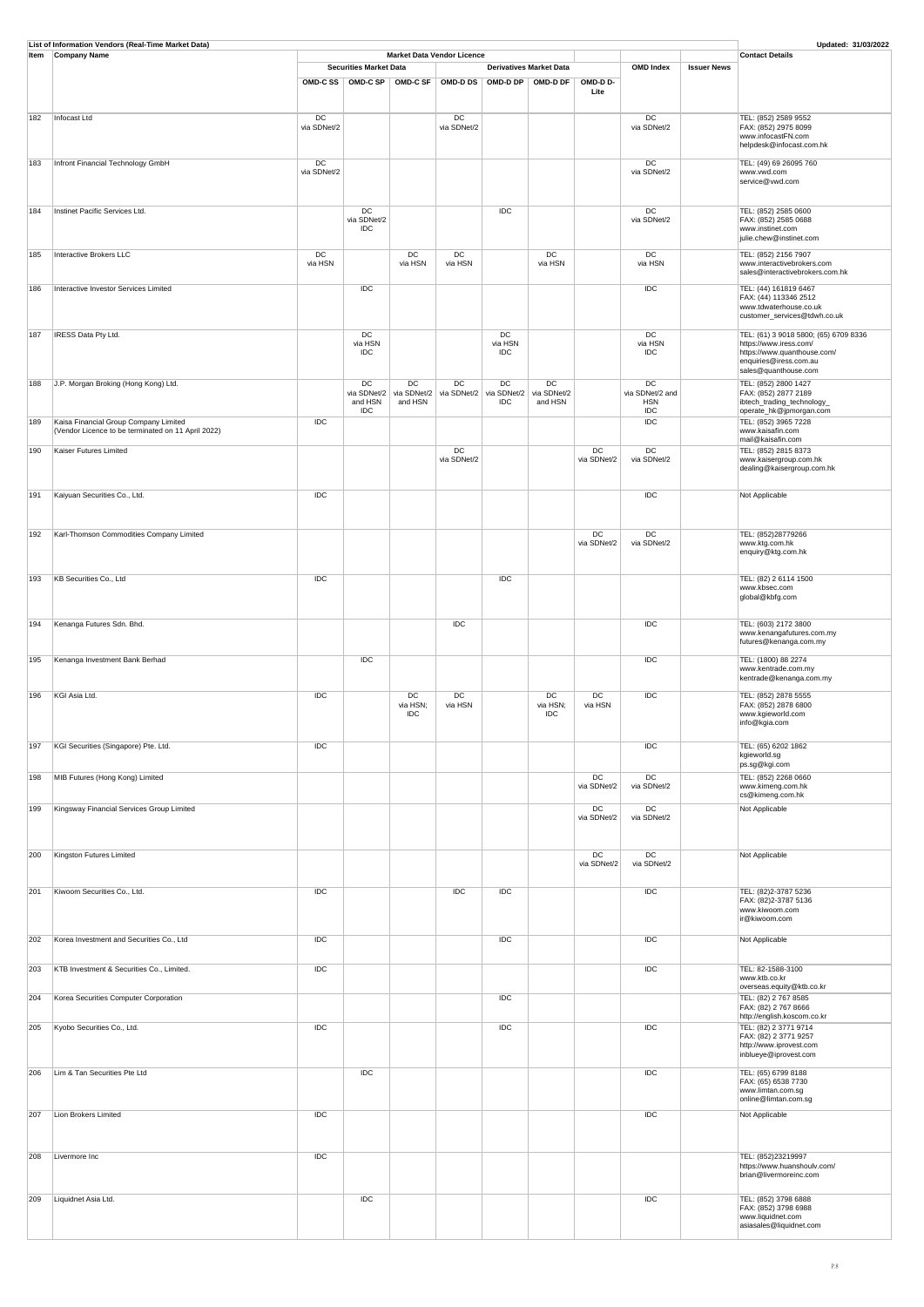|      | List of Information Vendors (Real-Time Market Data) |                                                                    |                   |          |               |                   |                                |                   | Updated: 31/03/2022      |                    |                                                                           |
|------|-----------------------------------------------------|--------------------------------------------------------------------|-------------------|----------|---------------|-------------------|--------------------------------|-------------------|--------------------------|--------------------|---------------------------------------------------------------------------|
| Item | <b>Company Name</b>                                 | <b>Market Data Vendor Licence</b><br><b>Securities Market Data</b> |                   |          |               |                   |                                |                   |                          |                    | <b>Contact Details</b>                                                    |
|      |                                                     |                                                                    |                   |          |               |                   | <b>Derivatives Market Data</b> |                   | <b>OMD Index</b>         | <b>Issuer News</b> |                                                                           |
|      |                                                     | OMD-C SS                                                           | OMD-C SP          | OMD-C SF | OMD-D DS      |                   | OMD-D DP OMD-D DF              | OMD-D D-<br>Lite  |                          |                    |                                                                           |
|      |                                                     |                                                                    |                   |          |               |                   |                                |                   |                          |                    |                                                                           |
| 210  | Long Bridge Technology HK Limited                   |                                                                    | <b>IDC</b>        |          |               |                   |                                |                   |                          |                    | TEL: 400-071-2688                                                         |
|      |                                                     |                                                                    |                   |          |               |                   |                                |                   |                          |                    | www.longbridge.sg                                                         |
|      |                                                     |                                                                    |                   |          |               |                   |                                |                   |                          |                    | service@longbridge.global                                                 |
| 211  | Luk Fook Futures (HK) Limited                       |                                                                    |                   |          | DC            |                   |                                | DC                | DC                       |                    | TEL: (852) 2980 0908                                                      |
|      |                                                     |                                                                    |                   |          | via SDNet/2   |                   |                                | via SDNet/2       | via SDNet/2              |                    | www.lff.com.hk                                                            |
|      |                                                     |                                                                    |                   |          |               |                   |                                |                   |                          |                    | cs@lff.com.hk                                                             |
|      |                                                     |                                                                    |                   |          |               |                   |                                |                   |                          |                    |                                                                           |
| 212  | Lumineux Securities Limited                         | DC<br>via SDNet/2                                                  |                   |          |               |                   |                                |                   | DC<br>via SDNet/2        |                    | TEL: (852) 2162 5722<br>www.lumineux.com.hk                               |
|      |                                                     |                                                                    |                   |          |               |                   |                                |                   |                          |                    | cs@lumineux.com.hk                                                        |
|      |                                                     |                                                                    |                   |          |               |                   |                                |                   |                          |                    |                                                                           |
| 213  | Macao Development Bank Limited                      | IDC                                                                |                   |          |               |                   |                                |                   | <b>IDC</b>               |                    | Not Applicable                                                            |
|      |                                                     |                                                                    |                   |          |               |                   |                                |                   |                          |                    |                                                                           |
|      |                                                     |                                                                    |                   |          |               |                   |                                |                   |                          |                    |                                                                           |
| 214  | Magpie Securities Limited                           |                                                                    | <b>IDC</b>        |          |               |                   |                                |                   | IDC                      |                    | TEL: (852) 3588 0489                                                      |
|      |                                                     |                                                                    |                   |          |               |                   |                                |                   |                          |                    | ops@magpiesecurities.com                                                  |
|      |                                                     |                                                                    |                   |          |               |                   |                                |                   |                          |                    |                                                                           |
| 215  | Market Data Limited                                 |                                                                    | <b>IDC</b>        |          |               |                   |                                |                   | IDC                      |                    | Not Applicable                                                            |
|      |                                                     |                                                                    |                   |          |               |                   |                                |                   |                          |                    |                                                                           |
|      |                                                     |                                                                    |                   |          |               |                   |                                |                   |                          |                    |                                                                           |
| 216  | Mason Futures Limited                               |                                                                    |                   |          |               |                   |                                | DC<br>via SDNet/2 | DC<br>via SDNet/2        |                    | Not Applicable                                                            |
|      |                                                     |                                                                    |                   |          |               |                   |                                |                   |                          |                    |                                                                           |
| 217  | Maybank Kim Eng Securities Pte Ltd                  |                                                                    | <b>IDC</b>        |          |               |                   |                                |                   | IDC                      |                    | TEL: (65) 6231 6688                                                       |
|      |                                                     |                                                                    |                   |          |               |                   |                                |                   |                          |                    | FAX: (65) 6532 5408<br>www.kimeng.com                                     |
|      |                                                     |                                                                    |                   |          |               |                   |                                |                   |                          |                    | helpdesk@kimeng.com                                                       |
| 218  | Mayfair & Ayers Financial Group Limited             |                                                                    |                   |          |               |                   |                                | DC                | <b>DC</b>                |                    | TEL: (852) 3192 1110                                                      |
|      |                                                     |                                                                    |                   |          |               |                   |                                | via SDNet/2       | via SDNet/2              |                    | www.mafgl.com                                                             |
|      |                                                     |                                                                    |                   |          |               |                   |                                |                   |                          |                    | cs@mafgl.com                                                              |
|      |                                                     |                                                                    |                   |          |               |                   |                                |                   |                          |                    |                                                                           |
| 219  | Maystreet Inc.                                      |                                                                    |                   | IDC      |               |                   | IDC                            |                   | IDC                      |                    | TEL: (1) 212 600 1639<br>www.maystreet.com                                |
|      |                                                     |                                                                    |                   |          |               |                   |                                |                   |                          |                    | sales@maystreet.com                                                       |
| 220  | MegaHub Limited                                     | DC                                                                 |                   |          | DC            |                   |                                |                   | DC                       | $DC$ $(DL)$        | TEL: (852) 2584 3820                                                      |
|      |                                                     | via SDNet/2<br>IDC                                                 |                   |          | via SDNet/2   |                   |                                |                   | via SDNet/2              |                    | FAX: (852) 2584 3801<br>cs@megahubhk.com                                  |
|      |                                                     |                                                                    |                   |          |               |                   |                                |                   |                          |                    | www.megahubhk.com                                                         |
| 221  | Meritz Securities Co., Ltd                          | <b>IDC</b>                                                         |                   |          |               | IDC               |                                |                   |                          |                    | TEL: (82) 2 6098 6693                                                     |
|      |                                                     |                                                                    |                   |          |               |                   |                                |                   |                          |                    | global@meritz.co.kr<br>www.imeritz.co.kr                                  |
|      |                                                     |                                                                    |                   |          |               |                   |                                |                   |                          |                    |                                                                           |
| 222  | Merrill Lynch (Asia Pacific) Ltd.                   |                                                                    | DC                | DC       |               |                   | DC                             |                   | DC                       |                    | TEL: (81) 3 6225 8915                                                     |
|      |                                                     |                                                                    | via SDNet/2       | via HSN  |               |                   | via SDNet/2                    |                   | via SDNet/2 and          |                    | FAX: (852) 2161 7065                                                      |
|      |                                                     |                                                                    |                   |          |               |                   | and HSN                        |                   | <b>HSN</b>               |                    | dg.Market_Data_Ops_APAC@baml.com<br>dg.APAC_HFT_TI@baml.com               |
|      |                                                     |                                                                    |                   |          |               |                   |                                |                   |                          |                    |                                                                           |
| 223  | Mirae Asset Securities Co., Ltd.                    | <b>IDC</b>                                                         |                   |          |               | <b>IDC</b>        |                                |                   |                          |                    | TEL: (82) 2 768 2000<br>FAX: (82) 2 768 2729                              |
|      |                                                     |                                                                    |                   |          |               |                   |                                |                   |                          |                    | http://www.miraeassetdaewoo.com                                           |
|      |                                                     |                                                                    |                   |          |               |                   |                                |                   |                          |                    | dwfno@miraeasset.com                                                      |
| 224  | Mitsubishi UFJ Morgan Stanley Securities Co., Ltd   | <b>IDC</b>                                                         |                   |          |               |                   |                                |                   | IDC                      |                    | TEL: (81) 3 3533 9091<br>https://www.sc.mufg.jp                           |
|      |                                                     |                                                                    |                   |          |               |                   |                                |                   |                          |                    |                                                                           |
|      |                                                     |                                                                    |                   |          |               |                   |                                |                   |                          |                    |                                                                           |
| 225  | Monex Inc.                                          | IDC                                                                |                   |          |               |                   |                                |                   | IDC                      |                    | TEL: (81) 3 6737 1666                                                     |
|      |                                                     |                                                                    |                   |          |               |                   |                                |                   |                          |                    | http://www.monex.co.jp/<br>feedback@monex.co.jp                           |
|      |                                                     |                                                                    |                   |          |               |                   |                                |                   |                          |                    |                                                                           |
| 226  | Morgan Stanley Asia Limited                         |                                                                    | DC<br>via SDNet/2 |          | DC<br>via HSN | DC<br>via HSN     |                                |                   | DC<br>via SDNet/2 and    |                    | Not Applicable                                                            |
|      |                                                     |                                                                    | and HSN           |          |               |                   |                                |                   | <b>HSN</b>               |                    |                                                                           |
|      | Morningstar Real-Time Data Ltd.                     |                                                                    |                   |          | DC            |                   |                                |                   |                          |                    | US Sales: (1) 866 603 4581                                                |
| 227  |                                                     | DC<br>via SDNet/2                                                  |                   |          | via SDNet/2   |                   |                                |                   | DC<br>via SDNet/2        | $DC$ $(DL)$        | Worldwide Sales: (44) 20 3194 1332                                        |
|      |                                                     |                                                                    |                   |          |               |                   |                                |                   |                          |                    | http://corporate.morningstar.com/US/asp/subj<br>ect.aspx?xmlfile=6642.xml |
|      |                                                     |                                                                    |                   |          |               |                   |                                |                   |                          |                    | realtimesales@morningstar.com                                             |
|      |                                                     |                                                                    |                   |          |               |                   |                                |                   |                          |                    | TEL: (852) 2329 2188                                                      |
| 228  | N2N-AFE (Hong Kong) Limited                         | DC<br>via SDNet/2                                                  |                   |          |               | DC<br>via SDNet/2 |                                |                   | <b>DC</b><br>via SDNet/2 | DC<br>(IIS News    | www.afe-solutions.com                                                     |
|      |                                                     |                                                                    |                   |          |               |                   |                                |                   |                          | Headline)          | contact@afe-solutions.com                                                 |
| 229  | Naito Securities Co., Ltd.                          |                                                                    | IDC               |          |               |                   |                                |                   |                          |                    | TEL: (81) 6 6229 6509                                                     |
|      |                                                     |                                                                    |                   |          |               |                   |                                |                   |                          |                    | FAX: (81) 6 6229 6688                                                     |
|      |                                                     |                                                                    |                   |          |               |                   |                                |                   |                          |                    | http://www.naito-sec.co.jp<br>aizawa@naito-sec.co.jp                      |
|      |                                                     | <b>IDC</b>                                                         |                   |          | <b>IDC</b>    |                   |                                |                   |                          |                    | TEL: (852) 2622 2633                                                      |
| 230  | Nanyang Commercial Bank, Limited                    |                                                                    |                   |          |               |                   |                                |                   |                          |                    | www.ncb.com.hk                                                            |
|      |                                                     |                                                                    |                   |          |               |                   |                                |                   |                          |                    | nanyang@ncb.com.hk                                                        |
| 231  | Nasdaq, Inc.                                        |                                                                    | IDC               |          |               | IDC               |                                |                   | <b>IDC</b>               | DC(DL)             | TEL: (1) 301-928 8288                                                     |
|      |                                                     |                                                                    |                   |          |               |                   |                                |                   |                          |                    | FAX: (1) 301-978 8430<br>indexes.nasdaqomx.com                            |
|      |                                                     |                                                                    |                   |          |               |                   |                                |                   |                          |                    | indexes@nasdaqomx.com                                                     |
| 232  | Nerico Brothers Limited                             |                                                                    |                   |          |               |                   |                                | IDC               | <b>IDC</b>               |                    | TEL: (852) 3420 1008                                                      |
|      |                                                     |                                                                    |                   |          |               |                   |                                |                   |                          |                    | www.gloryskygroup.com                                                     |
|      |                                                     |                                                                    |                   |          |               |                   |                                |                   |                          |                    | enquiry@gloryskygroup.com                                                 |
| 233  | Nikkei Inc.                                         |                                                                    |                   |          |               |                   |                                |                   |                          | IDC                | TEL: (81) 3 3270 0251                                                     |
|      |                                                     |                                                                    |                   |          |               |                   |                                |                   |                          |                    | www.nikkei.com                                                            |
|      |                                                     |                                                                    |                   |          |               |                   |                                |                   |                          |                    |                                                                           |
|      |                                                     |                                                                    |                   |          |               |                   |                                |                   |                          |                    |                                                                           |
| 234  | NH Futures Co., Ltd                                 |                                                                    |                   |          |               | <b>IDC</b>        |                                |                   |                          |                    | TEL: (82) 2-3774-0333<br>http://www.futures.co.kr                         |
|      |                                                     |                                                                    |                   |          |               |                   |                                |                   |                          |                    | etd@futures.co.kr                                                         |
| 235  | Noah Holdings (Hong Kong) Limited                   | DC                                                                 |                   |          |               |                   |                                |                   | <b>DC</b>                |                    | TEL: (852) 3700 1700                                                      |
|      |                                                     | via MMDH                                                           |                   |          |               |                   |                                |                   | via MMDH                 |                    | noahgroup.hk<br>compliancehk@noahgroup.hk                                 |
| 236  | OCBC Securities Private Ltd.                        | <b>IDC</b>                                                         | <b>IDC</b>        |          |               |                   |                                |                   | <b>IDC</b>               |                    | TEL: (65) 6535 2882                                                       |
|      |                                                     |                                                                    |                   |          |               |                   |                                |                   |                          |                    | FAX: (65) 6538 9115                                                       |
|      |                                                     |                                                                    |                   |          |               |                   |                                |                   |                          |                    | http://www1.iocbc.com/index.html<br>cs@ocbcsec.com                        |
|      |                                                     |                                                                    |                   |          |               |                   |                                |                   |                          |                    |                                                                           |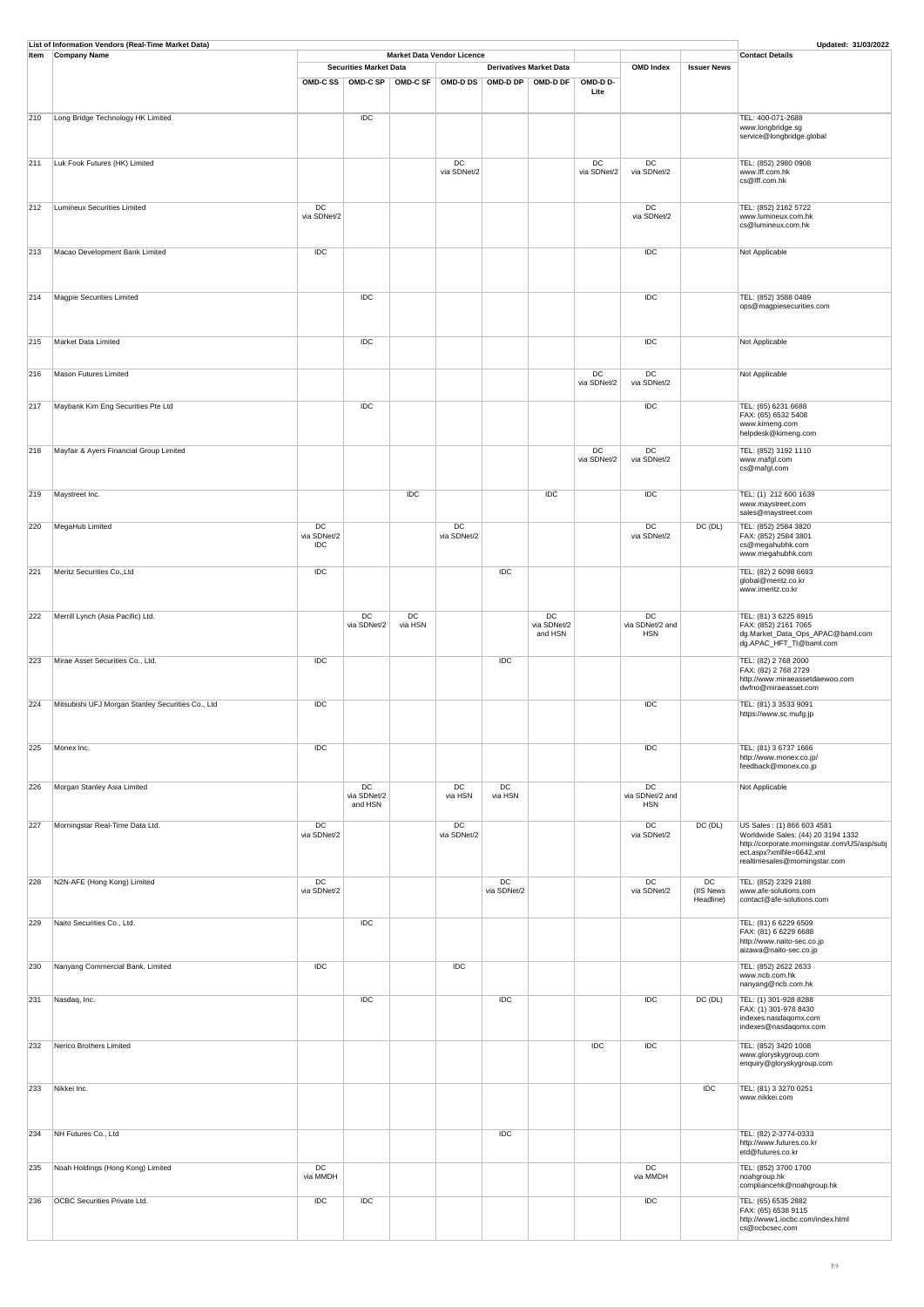|     | List of Information Vendors (Real-Time Market Data)<br><b>Item</b> Company Name |             |                               | <b>Market Data Vendor Licence</b> |                                     |                                |             |                   |                   |                    | Updated: 31/03/2022<br><b>Contact Details</b>                    |
|-----|---------------------------------------------------------------------------------|-------------|-------------------------------|-----------------------------------|-------------------------------------|--------------------------------|-------------|-------------------|-------------------|--------------------|------------------------------------------------------------------|
|     |                                                                                 |             | <b>Securities Market Data</b> |                                   |                                     | <b>Derivatives Market Data</b> |             |                   | <b>OMD Index</b>  | <b>Issuer News</b> |                                                                  |
|     |                                                                                 |             |                               |                                   |                                     |                                |             |                   |                   |                    |                                                                  |
|     |                                                                                 |             | OMD-CSS   OMD-CSP             |                                   | OMD-C SF OMD-D DS OMD-D DP OMD-D DF |                                |             | OMD-D D-<br>Lite  |                   |                    |                                                                  |
|     |                                                                                 |             |                               |                                   |                                     |                                |             |                   |                   |                    |                                                                  |
| 237 | <b>OCBC Wing Hang Bank Limited</b>                                              | IDC         |                               |                                   |                                     |                                |             |                   | IDC               |                    | TEL: (852) 2852 5111                                             |
|     |                                                                                 |             |                               |                                   |                                     |                                |             |                   |                   |                    | FAX: (852) 2541 0036<br>www.whbhk.com                            |
|     |                                                                                 |             |                               |                                   |                                     |                                |             |                   |                   |                    | whbpmd@whbhk.com                                                 |
|     |                                                                                 |             |                               |                                   |                                     |                                |             |                   |                   |                    |                                                                  |
| 238 | Ocean Joy Securities Limited                                                    |             |                               |                                   |                                     |                                |             | DC<br>via SDNet/2 | DC<br>via SDNet/2 |                    | TEL: (852) 2760 2500                                             |
|     |                                                                                 |             |                               |                                   |                                     |                                |             |                   |                   |                    | www.oceanjoy.hk<br>enquiry@oceanjoy.hk                           |
|     |                                                                                 |             |                               |                                   |                                     |                                |             |                   |                   |                    |                                                                  |
| 239 | ON.CC Limited                                                                   | DC          |                               |                                   |                                     |                                |             |                   | <b>DC</b>         |                    | TEL: (852) 3600 5577                                             |
|     |                                                                                 | via SDNet/2 |                               |                                   |                                     |                                |             |                   | via SDNet/2       |                    | FAX: (852) 3600 5500                                             |
|     |                                                                                 |             |                               |                                   |                                     |                                |             |                   |                   |                    | www.on.cc                                                        |
|     |                                                                                 |             |                               |                                   |                                     |                                |             |                   |                   |                    | enquiry@on.cc                                                    |
| 240 | One China Securities Limited                                                    |             |                               |                                   |                                     |                                |             | DC                |                   |                    | TEL: (852) 3188 2299                                             |
|     |                                                                                 |             |                               |                                   |                                     |                                |             | via SDNet/2       |                   |                    | www.oc2299.hk<br>settlement@oc2299.hk                            |
|     |                                                                                 |             |                               |                                   |                                     |                                |             |                   |                   |                    |                                                                  |
| 241 | Orient Futures International (Singapore) Pte. Ltd.                              |             |                               |                                   |                                     | IDC                            |             |                   |                   |                    | TEL: (65) 6955 7500                                              |
|     |                                                                                 |             |                               |                                   |                                     |                                |             |                   |                   |                    | www.orientfutures.com.sg                                         |
|     |                                                                                 |             |                               |                                   |                                     |                                |             |                   |                   |                    | support@orientfutures.com.sg                                     |
|     |                                                                                 |             |                               |                                   |                                     |                                |             |                   |                   |                    |                                                                  |
| 242 | Orient Securities Company Limited                                               | IDC         |                               |                                   |                                     |                                |             |                   |                   |                    | TEL: (86) 95360<br>FAX: (21) 6332 7888                           |
|     |                                                                                 |             |                               |                                   |                                     |                                |             |                   |                   |                    | www.dfzq.com.cn                                                  |
|     |                                                                                 |             |                               |                                   |                                     |                                |             |                   |                   |                    | callcenter@orientsec.com.cn                                      |
| 243 | Orient Securities (Hong Kong) Limited                                           | IDC         |                               |                                   |                                     |                                |             |                   | IDC               |                    | TEL: (852) 3519 1188                                             |
|     |                                                                                 |             |                               |                                   |                                     |                                |             |                   |                   |                    | www.dfzq.com.hk                                                  |
|     |                                                                                 |             |                               |                                   |                                     |                                |             |                   |                   |                    | it@dfzq.com.hk                                                   |
|     |                                                                                 |             |                               |                                   |                                     |                                |             |                   |                   |                    |                                                                  |
| 244 | <b>Oshidori Securities Limited</b>                                              |             |                               |                                   |                                     |                                |             | DC via<br>SDNet/2 | DC<br>via SDNet/2 |                    | TEL: (852) 3198 0622<br>www.wwindsec.com                         |
|     |                                                                                 |             |                               |                                   |                                     |                                |             |                   |                   |                    | info@oshidorisec.com                                             |
|     |                                                                                 |             |                               |                                   |                                     |                                |             |                   |                   |                    |                                                                  |
| 245 | PCCW Media Ltd.                                                                 | <b>IDC</b>  | <b>IDC</b>                    |                                   |                                     | <b>IDC</b>                     |             |                   | <b>IDC</b>        |                    | Not Applicable                                                   |
|     |                                                                                 |             |                               |                                   |                                     |                                |             |                   |                   |                    |                                                                  |
|     |                                                                                 |             |                               |                                   |                                     |                                |             |                   |                   |                    |                                                                  |
|     |                                                                                 |             |                               |                                   |                                     |                                |             |                   |                   |                    |                                                                  |
| 246 | Peak Folio HK Limited                                                           | DC          |                               |                                   |                                     |                                |             |                   | DC                | DC (DL)            | TEL: (86) 13121988802                                            |
|     |                                                                                 | via SDNet/2 |                               |                                   |                                     |                                |             |                   | via SDNet/2       |                    | http://toutiao.com<br>liuqi.001bytedance.com                     |
|     |                                                                                 |             |                               |                                   |                                     |                                |             |                   |                   |                    |                                                                  |
| 247 | Phillip Nova Pte. Ltd.                                                          |             |                               |                                   |                                     | <b>IDC</b>                     |             |                   |                   |                    | TEL: +65 65380500                                                |
|     |                                                                                 |             |                               |                                   |                                     |                                |             |                   |                   |                    | https://www.phillipfutures.com.sg/                               |
|     |                                                                                 |             |                               |                                   |                                     |                                |             |                   |                   |                    | futures@phillip.com.sg                                           |
|     |                                                                                 |             |                               |                                   |                                     |                                |             |                   |                   |                    |                                                                  |
| 248 | Phillip Securities (HK) Ltd.                                                    |             | DC                            |                                   |                                     |                                |             | DC                | DC                |                    | TEL: (852) 2277 6555                                             |
|     |                                                                                 |             | via HSN                       |                                   |                                     |                                |             | via HSN           | via HSN           |                    | cs@phillip.com.hk                                                |
|     |                                                                                 |             |                               |                                   |                                     |                                |             |                   |                   |                    |                                                                  |
|     |                                                                                 |             |                               |                                   |                                     |                                |             |                   |                   |                    |                                                                  |
| 249 | Phillip Securities Japan, Ltd                                                   |             | IDC                           |                                   |                                     |                                |             |                   | <b>IDC</b>        |                    | TEL: (+81) 3-4589-3300                                           |
|     |                                                                                 |             |                               |                                   |                                     |                                |             |                   |                   |                    | https://www.phillip.co.jp<br>pfkk_customer_service@phillip.co.jp |
|     | Phillip Securities Pte Ltd.                                                     |             |                               |                                   |                                     |                                |             |                   |                   |                    |                                                                  |
| 250 |                                                                                 |             | <b>IDC</b>                    |                                   |                                     |                                |             |                   | <b>IDC</b>        |                    | Not Applicable                                                   |
|     |                                                                                 |             |                               |                                   |                                     |                                |             |                   |                   |                    |                                                                  |
| 251 | Phoenix Capital Securities Limited                                              |             |                               |                                   | DC                                  |                                |             | DC                | DC                |                    | TEL: (852) 2541 1833                                             |
|     | (Vendor Licence to be terminated on 12 June 2022)                               |             |                               |                                   | via SDNet/2                         |                                |             | via SDNet/2       | via SDNet/2       |                    | www.phoenixcap.com                                               |
|     |                                                                                 |             |                               |                                   |                                     |                                |             |                   |                   |                    | csphoenix@phoenixcap.com                                         |
| 252 | Ping An Securities Company Ltd.                                                 | IDC         |                               |                                   |                                     |                                |             |                   | IDC               |                    | TEL: (86) 400 881 6168<br>FAX: (86) 755 8243 3794                |
|     |                                                                                 |             |                               |                                   |                                     |                                |             |                   |                   |                    | http://stock.pingan.com                                          |
|     |                                                                                 |             |                               |                                   |                                     |                                |             |                   |                   |                    | kfzx@pingan.com.cn                                               |
| 253 | Planetree Futures Limited                                                       |             |                               |                                   |                                     |                                |             | <b>IDC</b>        | IDC               |                    |                                                                  |
|     |                                                                                 |             |                               |                                   |                                     |                                |             |                   |                   |                    | Not Applicable                                                   |
|     |                                                                                 |             |                               |                                   |                                     |                                |             |                   |                   |                    |                                                                  |
|     |                                                                                 |             |                               |                                   |                                     |                                |             |                   |                   |                    |                                                                  |
| 254 | Premier Q Futures Limited                                                       |             |                               |                                   |                                     |                                |             | DC                | DC                |                    | Not Applicable                                                   |
|     |                                                                                 |             |                               |                                   |                                     |                                |             | via SDNet/2       | via SDNet/2       |                    |                                                                  |
|     |                                                                                 |             |                               |                                   |                                     |                                |             |                   |                   |                    |                                                                  |
|     |                                                                                 |             |                               |                                   |                                     |                                |             |                   |                   |                    |                                                                  |
| 255 | Premier Q Securities Limited                                                    | <b>IDC</b>  |                               |                                   |                                     | <b>IDC</b>                     |             |                   | IDC               |                    | Not Applicable                                                   |
|     |                                                                                 |             |                               |                                   |                                     |                                |             |                   |                   |                    |                                                                  |
|     |                                                                                 |             |                               |                                   |                                     |                                |             |                   |                   |                    |                                                                  |
|     |                                                                                 |             |                               |                                   |                                     |                                |             |                   |                   |                    |                                                                  |
| 256 | Prudential Index Trading Company Limited                                        |             |                               |                                   | DC                                  |                                |             | DC                | DC                |                    | TEL: (852) 2143 3999                                             |
|     |                                                                                 |             |                               |                                   | via SDNet/2                         |                                |             | via SDNet/2       | via SDNet/2       |                    | www.pru.hk<br>samng@pru.com.hk                                   |
|     |                                                                                 |             |                               |                                   |                                     |                                |             |                   |                   |                    |                                                                  |
|     |                                                                                 |             |                               |                                   |                                     |                                |             |                   |                   |                    |                                                                  |
| 257 | Quick Corp.                                                                     | DC          |                               |                                   |                                     | <b>IDC</b>                     |             |                   | DC                |                    | TEL: (81) 3 6733 0919                                            |
|     |                                                                                 | via SDNet/2 |                               |                                   |                                     |                                |             |                   | via SDNet/2       |                    | http://corporate.quick.co.jp/en/                                 |
|     |                                                                                 |             |                               |                                   |                                     |                                |             |                   |                   |                    |                                                                  |
| 258 | Quicksdaq Financial Information Company Limited                                 | DC          |                               |                                   |                                     |                                |             |                   | DC                |                    | TEL: (852) 3547 0286                                             |
|     |                                                                                 | via SDNet/2 |                               |                                   |                                     |                                |             |                   | via SDNet/2       |                    | www.quicksdaq.com                                                |
|     |                                                                                 | IDC         |                               |                                   |                                     |                                |             |                   | IDC               |                    | cs@quicksdaq.com                                                 |
|     |                                                                                 |             |                               |                                   |                                     |                                |             |                   |                   |                    |                                                                  |
| 259 | Rakuten Securities, Inc.                                                        |             | IDC                           |                                   |                                     |                                |             |                   | IDC               |                    | TEL: (81) 3 6406 2641                                            |
|     |                                                                                 |             |                               |                                   |                                     |                                |             |                   |                   |                    | FAX: (81) 3 6406 2606                                            |
|     |                                                                                 |             |                               |                                   |                                     |                                |             |                   |                   |                    | www.rakuten-sec.co.jp<br>foreignequity@rakuten-sec.co.jp         |
|     |                                                                                 |             |                               |                                   |                                     |                                |             |                   |                   |                    |                                                                  |
| 260 | Rakuten Trade Sdn. Bhd.                                                         |             | IDC                           |                                   |                                     |                                |             |                   |                   |                    | TEL: +603 2110 7110                                              |
|     |                                                                                 |             |                               |                                   |                                     |                                |             |                   |                   |                    | https://www.rakutentrade.my/                                     |
|     |                                                                                 |             |                               |                                   |                                     |                                |             |                   |                   |                    | customerservice@rakutentrade.my                                  |
|     |                                                                                 |             |                               |                                   |                                     |                                |             |                   |                   |                    |                                                                  |
| 261 | Realink Financial Information Ltd.                                              | DC          |                               |                                   | DC                                  |                                |             |                   | DC                |                    | TEL: (852) 7668 0000                                             |
|     |                                                                                 | via SDNet/2 |                               |                                   | via SDNet/2                         |                                |             |                   | via SDNet/2       |                    | FAX: (852) 2790 8228<br>www.realink.com.hk                       |
|     |                                                                                 |             |                               |                                   |                                     |                                |             |                   |                   |                    | cs@realink.com.hk                                                |
|     |                                                                                 |             |                               |                                   |                                     |                                |             |                   |                   |                    |                                                                  |
| 262 | Realink Financial Trade Limited                                                 |             |                               |                                   |                                     |                                |             | DC<br>via SDNet/2 | DC<br>via SDNet/2 |                    | Not Applicable                                                   |
|     |                                                                                 |             |                               |                                   |                                     |                                |             |                   |                   |                    |                                                                  |
|     |                                                                                 |             |                               |                                   |                                     |                                |             |                   |                   |                    |                                                                  |
| 263 | Refinitiv Limited                                                               |             | DC                            | DC                                |                                     | DC                             | DC          |                   | DC                | $DC$ ( $DL$ )      | TEL: (852) 3009 5616                                             |
|     |                                                                                 |             | via SDNet/2                   | via SDNet/2                       |                                     | via SDNet/2                    | via SDNet/2 |                   | via SDNet/2 and   |                    | http://www.refinitiv.com                                         |
|     |                                                                                 |             | and HSN                       |                                   |                                     | and HSN                        |             |                   | <b>HSN</b>        |                    |                                                                  |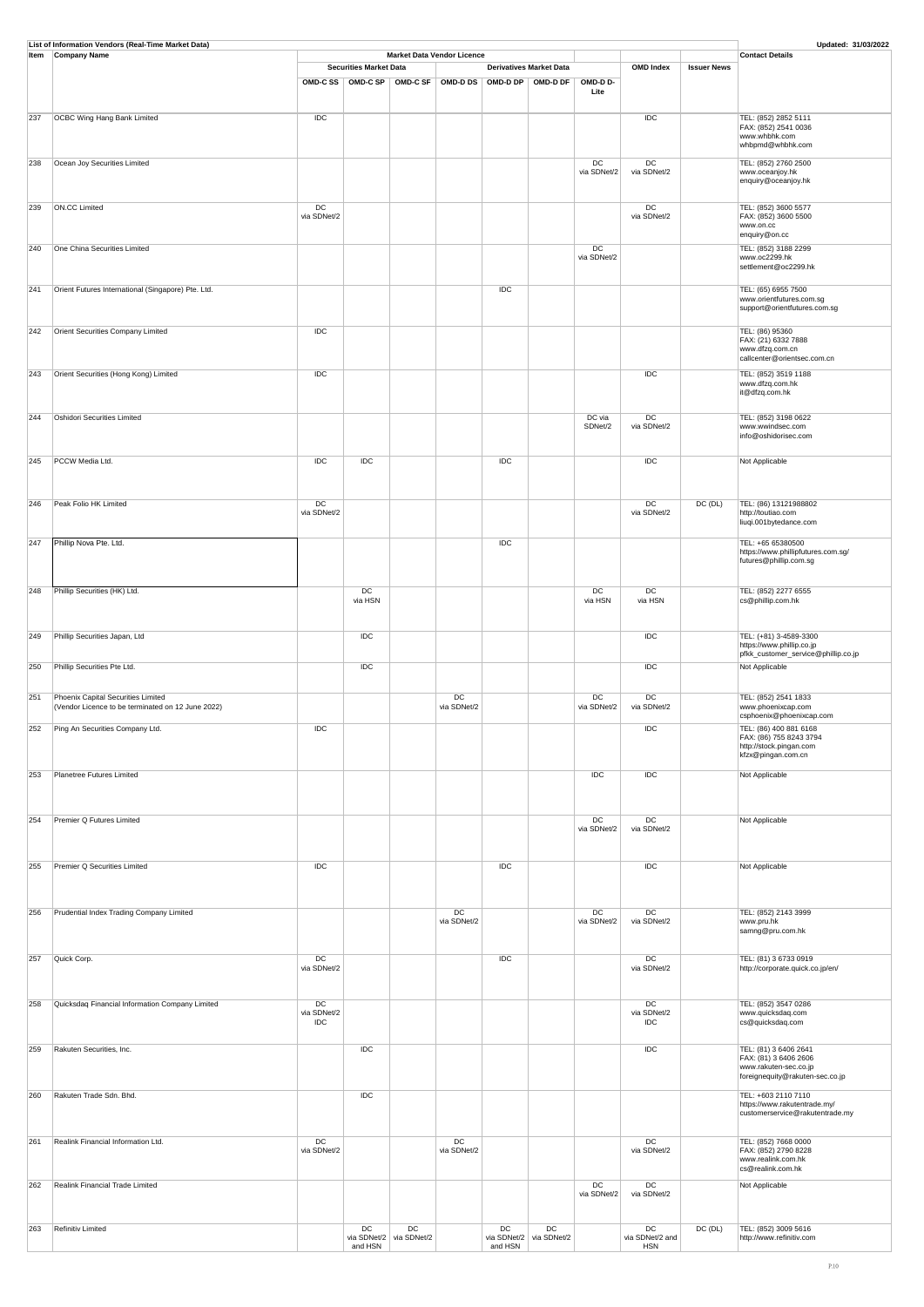| Item | List of Information Vendors (Real-Time Market Data)<br><b>Company Name</b>   | <b>Market Data Vendor Licence</b> |                               |               |                                           |         |                                |                   |                    | Updated: 31/03/2022<br><b>Contact Details</b> |                                                       |
|------|------------------------------------------------------------------------------|-----------------------------------|-------------------------------|---------------|-------------------------------------------|---------|--------------------------------|-------------------|--------------------|-----------------------------------------------|-------------------------------------------------------|
|      |                                                                              |                                   | <b>Securities Market Data</b> |               |                                           |         | <b>Derivatives Market Data</b> |                   | <b>OMD Index</b>   | <b>Issuer News</b>                            |                                                       |
|      |                                                                              |                                   | OMD-CSS OMD-CSP               |               | OMD-C SF   OMD-D DS   OMD-D DP   OMD-D DF |         |                                | OMD-D D-          |                    |                                               |                                                       |
|      |                                                                              |                                   |                               |               |                                           |         |                                | Lite              |                    |                                               |                                                       |
|      |                                                                              |                                   |                               |               |                                           |         |                                |                   |                    |                                               |                                                       |
| 264  | <b>RHB Investment Bank Berhad</b>                                            |                                   | <b>IDC</b>                    |               | <b>IDC</b>                                |         |                                |                   | <b>IDC</b>         |                                               | TEL: (603) 2113 8118<br>FAX: (603) 9280 8961          |
|      |                                                                              |                                   |                               |               |                                           |         |                                |                   |                    |                                               | www.rhbtradesmart.com<br>support@rhbgroup.com         |
|      |                                                                              |                                   | <b>IDC</b>                    |               |                                           | IDC     |                                |                   | <b>IDC</b>         | IDC                                           | TEL: (852) 3643 0371                                  |
| 265  | Rich Bay Securities Limited                                                  |                                   |                               |               |                                           |         |                                |                   |                    |                                               | kenneth.cheung@mtfg.com.hk                            |
|      |                                                                              |                                   |                               |               |                                           |         |                                |                   |                    |                                               |                                                       |
|      |                                                                              |                                   |                               |               |                                           |         |                                |                   |                    |                                               |                                                       |
| 266  | Riche Bright Securities Limited                                              | <b>IDC</b>                        |                               |               |                                           |         |                                |                   | IDC                |                                               | TEL: (852) 2802 6188<br>FAX: (852) 2566 3328          |
|      |                                                                              |                                   |                               |               |                                           |         |                                |                   |                    |                                               | www.rbsec.com.hk<br>info@rbsec.com.hk                 |
|      |                                                                              |                                   |                               |               |                                           |         |                                |                   |                    |                                               |                                                       |
| 267  | Safe Gold Securities and Futures Limited                                     |                                   |                               | DC<br>via HSN |                                           |         |                                | DC<br>via SDNet/2 | DC<br>via SDNet/2  |                                               | TEL: (852) 3678 2920<br>www.safegoldsf.com            |
|      |                                                                              |                                   |                               |               |                                           |         |                                |                   |                    |                                               | cs@safeqoldsf.com                                     |
|      |                                                                              |                                   |                               |               |                                           | IDC     |                                |                   |                    |                                               |                                                       |
| 268  | Samsung Futures Inc.                                                         |                                   |                               |               |                                           |         |                                |                   |                    |                                               | TEL: (82) 2 3707 3699<br>FAX: (82) 2 3707 3683        |
|      |                                                                              |                                   |                               |               |                                           |         |                                |                   |                    |                                               | www.ssfutures.com<br>Jaehong7.lee@samsung.com         |
|      |                                                                              |                                   |                               |               |                                           |         |                                |                   |                    |                                               |                                                       |
| 269  | Sanfull Futures Limited                                                      |                                   |                               |               |                                           |         |                                | DC                | DC                 |                                               | TEL:(852) 2853 2127                                   |
|      |                                                                              |                                   |                               |               |                                           |         |                                | via SDNet/2       | via SDNet/2        |                                               | www.sanfull.com<br>enquiry@sanfull.com                |
|      |                                                                              |                                   |                               |               |                                           |         |                                |                   |                    |                                               |                                                       |
|      |                                                                              |                                   |                               |               |                                           |         |                                |                   |                    |                                               |                                                       |
| 270  | Saxo Bank A/S                                                                |                                   | <b>IDC</b>                    |               |                                           | IDC     |                                |                   | <b>IDC</b>         |                                               | TEL: 45 39 77 40 00                                   |
|      |                                                                              |                                   |                               |               |                                           |         |                                |                   |                    |                                               | FAX: 45 39 77 42 00<br>www.saxobank.com               |
|      |                                                                              |                                   |                               |               |                                           |         |                                |                   |                    |                                               | exchanges@saxobank.com                                |
| 271  | SBI Securities Co., Ltd.                                                     |                                   | <b>IDC</b>                    |               |                                           |         |                                |                   |                    |                                               | Not Applicable                                        |
| 272  | SelfWealth Ltd                                                               |                                   | <b>IDC</b>                    |               |                                           |         |                                |                   | <b>IDC</b>         |                                               | www.selfwealth.com.au                                 |
|      |                                                                              |                                   |                               |               |                                           |         |                                |                   |                    |                                               | support@selfwealth.com.au                             |
| 273  | SG Securities (HK) Ltd                                                       |                                   |                               | DC            | DC                                        | IDC     | DC                             |                   | DC                 |                                               | Not Applicable                                        |
|      |                                                                              |                                   |                               | via HSN       | via HSN                                   |         | via HSN                        |                   | via HSN            |                                               |                                                       |
| 274  | Shacom Futures Limited                                                       |                                   |                               |               | DC via                                    |         |                                | DC via            |                    |                                               | TEL: (852) 2290 3860                                  |
|      |                                                                              |                                   |                               |               | SDNet/2                                   |         |                                | SDNet/2           |                    |                                               | www.shacomfutures.com.hk<br>contact@shacomfutures.com |
| 275  | Shanghai Alldo Financial Information Co., Ltd                                |                                   |                               |               |                                           |         |                                |                   |                    | <b>IDC</b>                                    | TEL: (86) 021-6878 2032                               |
|      |                                                                              |                                   |                               |               |                                           |         |                                |                   |                    |                                               | www.alldobetter.com<br>xiaoiun.zheng@alldobetter.com  |
| 276  | Shanghai Commercial Bank Limited                                             | IDC                               |                               |               |                                           |         |                                |                   | IDC                |                                               | TEL: 2207 2388<br>FAX: 2526 4906                      |
|      |                                                                              |                                   |                               |               |                                           |         |                                |                   |                    |                                               |                                                       |
| 277  | Shanghai Direct Access Software Co., Ltd.                                    | <b>DC</b>                         |                               |               |                                           | DC      |                                |                   | DC                 |                                               | TEL: (86) 021-26067414                                |
|      |                                                                              | via HSN                           |                               |               |                                           | via HSN |                                |                   | via HSN            |                                               | www.shanghaizhida.com<br>f6@shzdsoft.com              |
| 278  | Shanghai E Money Software Technology Co., Ltd.                               | IDC                               |                               |               |                                           |         |                                |                   | <b>IDC</b>         |                                               | TEL:(86) 21 6195 8888                                 |
|      |                                                                              |                                   |                               |               |                                           |         |                                |                   |                    |                                               | www.emoney.cn                                         |
|      |                                                                              |                                   |                               |               |                                           |         |                                |                   |                    |                                               |                                                       |
|      |                                                                              |                                   |                               |               |                                           |         |                                |                   |                    |                                               |                                                       |
| 279  | Shanghai Mining Information Technology Co., Ltd.                             | IDC                               |                               |               |                                           |         |                                |                   | IDC                |                                               | TEL: (86) 010-68440316<br>cui.yan@juniorchina.com     |
|      |                                                                              |                                   |                               |               |                                           |         |                                |                   |                    |                                               |                                                       |
|      |                                                                              |                                   |                               |               |                                           |         |                                |                   |                    |                                               |                                                       |
| 280  | Shanghai Pobo Network Data Information Co., Ltd                              |                                   |                               |               | IDC                                       |         |                                |                   |                    |                                               | TEL: (86) 21 2033 9000                                |
|      |                                                                              |                                   |                               |               |                                           |         |                                |                   |                    |                                               | FAX: (86) 21 2033 9009<br>www.pobo.net.cn             |
|      |                                                                              |                                   |                               |               |                                           |         |                                |                   |                    |                                               | support@pobo.net.cn                                   |
| 281  | Shanghai Qianlong Internet Technology Co., Ltd                               | IDC                               |                               |               | IDC                                       |         |                                |                   | IDC                |                                               | TEL: (86) 21 6887 7860                                |
|      |                                                                              |                                   |                               |               |                                           |         |                                |                   |                    |                                               | www.ql18.com.cn                                       |
|      |                                                                              |                                   |                               |               |                                           |         |                                |                   |                    |                                               | zhangq@qianlong.com.cn                                |
| 282  | Shenzhen CSMAR Data Technology Co., Ltd                                      | <b>IDC</b>                        |                               |               |                                           |         |                                |                   |                    |                                               | TEL: (86) 755 2665 2155                               |
|      |                                                                              |                                   |                               |               |                                           |         |                                |                   |                    |                                               | http://www.gtadata.cn/<br>exchange@gtafe.com          |
|      |                                                                              |                                   |                               |               |                                           |         |                                |                   |                    |                                               |                                                       |
|      |                                                                              |                                   |                               |               |                                           |         |                                |                   |                    |                                               |                                                       |
| 283  | Shenzhen Fortune and Information Union Co., Ltd.                             | DC<br>via HSN                     |                               | DC<br>via HSN |                                           |         | <b>DC</b><br>via HSN           |                   | DC<br>via HSN      |                                               | TEL: (86) 186 8878 6966<br>http://www.szfiu.com       |
| 284  | Shenzhen FortuneTrend Tech Co. Ltd.                                          | DC                                |                               |               |                                           |         |                                |                   | DC                 |                                               | shirlev@szfiu.com<br>TEL: (86) 027-87788668           |
|      |                                                                              | via SDNet/2<br>IDC                |                               |               |                                           |         |                                |                   | via SDNet/2<br>IDC |                                               | www.tdx.com.cn                                        |
| 285  | Shenzhen Guru Information Technology Co., Ltd.                               | IDC                               |                               |               |                                           |         |                                |                   | IDC                |                                               | TEL: (86) 0755 86332133                               |
|      |                                                                              |                                   |                               |               |                                           |         |                                |                   |                    |                                               | www.gelonghui.com<br>service@gelonghui.com            |
|      |                                                                              |                                   |                               |               |                                           |         |                                |                   |                    |                                               |                                                       |
| 286  | Shenzhen Homaer Investment Company Limited                                   | IDC                               |                               |               |                                           |         |                                |                   |                    |                                               | TEL: (86) 010-56140426                                |
|      |                                                                              |                                   |                               |               |                                           |         |                                |                   |                    |                                               | www.homaer.com                                        |
|      |                                                                              |                                   |                               |               |                                           |         |                                |                   |                    |                                               | service@homaer.com                                    |
| 287  | Shenwan Hongyuan Futures (H.K.) Limited                                      |                                   |                               |               |                                           |         |                                | DC                | DC                 |                                               | TEL: (852) 2250 8298                                  |
|      |                                                                              |                                   |                               |               |                                           |         |                                | via SDNet/2       | via SDNet/2        |                                               | www.swhyhk.com                                        |
|      |                                                                              |                                   |                               |               |                                           |         |                                |                   |                    |                                               | customer.service@swhyhk.com                           |
| 288  | Shenwan Hongyuan Securities Co., Ltd.                                        | IDC                               |                               |               |                                           |         |                                |                   |                    |                                               | TEL: (86) 4008000562                                  |
|      |                                                                              |                                   |                               |               |                                           |         |                                |                   |                    |                                               | FAX: (86) 10 8808 5159                                |
|      |                                                                              |                                   |                               |               |                                           |         |                                |                   |                    |                                               | http://www.swhysc.com<br>4008000562@swhysc.com        |
|      |                                                                              |                                   |                               |               |                                           |         |                                |                   |                    |                                               |                                                       |
| 289  | Shinhan Investment Corp.                                                     | IDC                               |                               |               |                                           | IDC     |                                |                   | <b>IDC</b>         |                                               | TEL: (82) 2-3772 3837<br>FAX: (82) 2-3772 4577        |
|      |                                                                              |                                   |                               |               |                                           |         |                                |                   |                    |                                               | www.goodi.com                                         |
|      |                                                                              | DC                                |                               |               |                                           |         |                                |                   | DC                 | <b>IDC</b>                                    | jycho@goodi.com<br>TEL: (852) 2155 8860               |
| 290  | Sina Hong Kong Limited<br>(Vendor Licence to be terminated on 31 March 2022) | via MMDH                          |                               |               |                                           |         |                                |                   | via MMDH           |                                               | FAX: (852) 2295 3630                                  |
|      |                                                                              | IDC                               |                               |               |                                           |         |                                |                   | IDC                |                                               | www.sina.com.hk<br>annielee@staff.sina.com            |
| 291  | Sinolink Securities (Hong Kong) Company Limited                              |                                   |                               |               |                                           |         |                                | DC                |                    |                                               | TEL: (852) 2581 2882                                  |
|      |                                                                              |                                   |                               |               |                                           |         |                                | via SDNet/2       |                    |                                               | www.hksinolink.com.hk                                 |
|      |                                                                              |                                   |                               |               |                                           |         |                                |                   |                    |                                               | client@hksinolink.com.hk                              |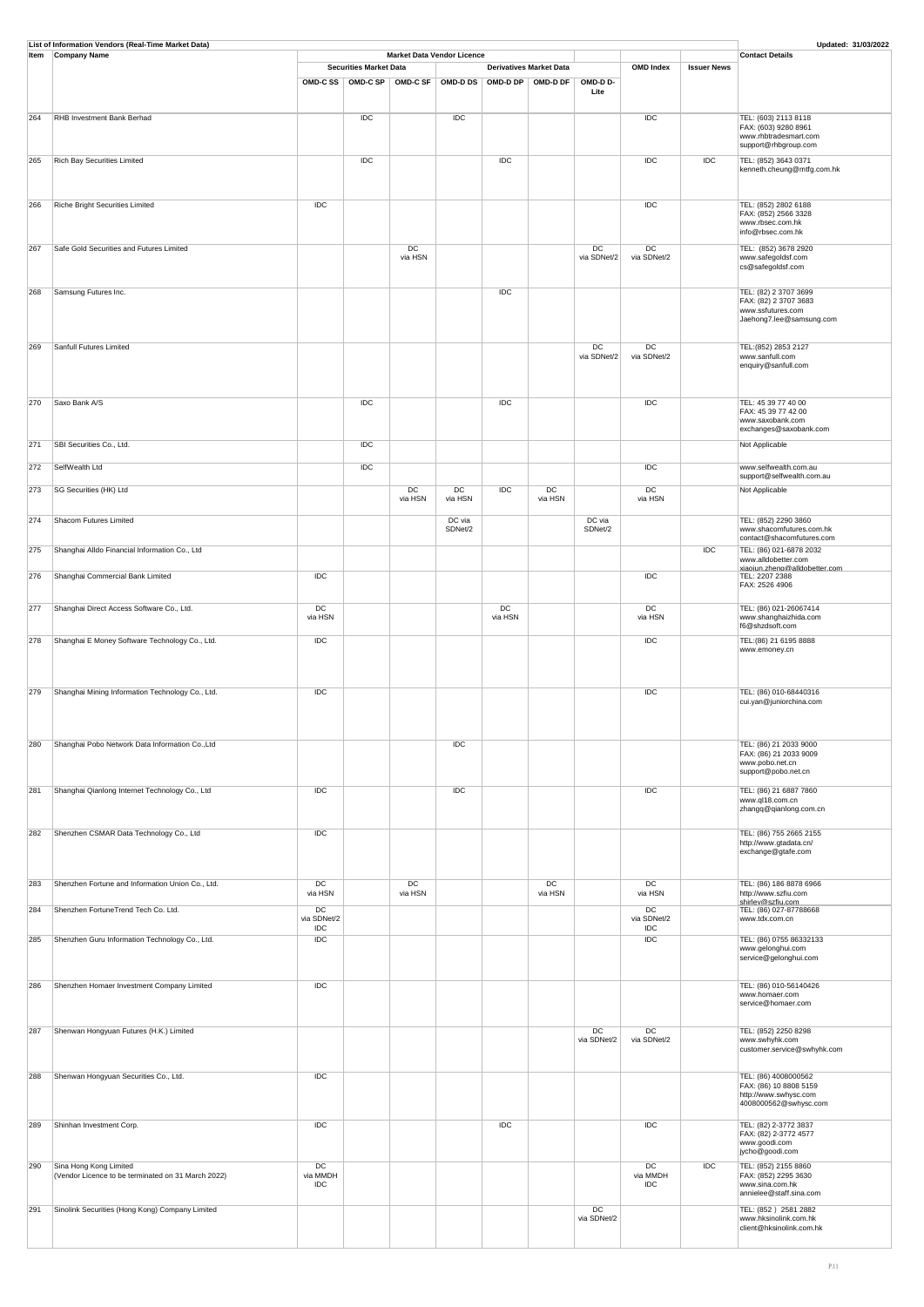| List of Information Vendors (Real-Time Market Data) |                                                    |                   |                               |            |                                   |            |                                |                     |                   |                    | Updated: 31/03/2022                                      |
|-----------------------------------------------------|----------------------------------------------------|-------------------|-------------------------------|------------|-----------------------------------|------------|--------------------------------|---------------------|-------------------|--------------------|----------------------------------------------------------|
|                                                     | Item Company Name                                  |                   |                               |            | <b>Market Data Vendor Licence</b> |            |                                |                     |                   |                    | <b>Contact Details</b>                                   |
|                                                     |                                                    |                   | <b>Securities Market Data</b> |            |                                   |            | <b>Derivatives Market Data</b> |                     | <b>OMD Index</b>  | <b>Issuer News</b> |                                                          |
|                                                     |                                                    | OMD-CSS           | OMD-C SP                      | OMD-C SF   | OMD-D DS                          |            | OMD-D DP OMD-D DF              | OMD-D D-<br>Lite    |                   |                    |                                                          |
|                                                     |                                                    |                   |                               |            |                                   |            |                                |                     |                   |                    |                                                          |
| 292                                                 | Sinolink Securities co., Ltd                       | DC                |                               |            |                                   |            |                                |                     |                   |                    | TEL: (86) 4006 600109                                    |
|                                                     |                                                    | via MMDH<br>IDC   |                               |            |                                   |            |                                |                     |                   |                    | FAX: (86) 021 5046 0295                                  |
|                                                     |                                                    |                   |                               |            |                                   |            |                                |                     |                   |                    | www.gjzq.com.cn<br>wanglixiong@gjzq.com.cn               |
|                                                     |                                                    |                   |                               |            |                                   |            |                                |                     |                   |                    |                                                          |
| 293                                                 | SinoPac Futures Corporation                        |                   |                               |            |                                   | IDC        |                                |                     |                   |                    | TEL: (886) 2 2381 1799                                   |
|                                                     |                                                    |                   |                               |            |                                   |            |                                |                     |                   |                    | FAX: (886) 2 2381 1900<br>www.spf.com.tw                 |
|                                                     |                                                    |                   |                               |            |                                   |            |                                |                     |                   |                    | Info.nfc@sinopac.com                                     |
| 294                                                 | SinoPac Securities Corporation                     |                   | <b>IDC</b>                    |            |                                   |            |                                |                     |                   |                    | TEL: (886) 2 6630 8899                                   |
|                                                     |                                                    |                   |                               |            |                                   |            |                                |                     |                   |                    | service.sec@sinopac.com                                  |
|                                                     |                                                    |                   |                               |            |                                   |            |                                |                     |                   |                    | http://www.sinotrade.com.tw/                             |
|                                                     |                                                    |                   |                               |            |                                   |            |                                | DC                  | DC                |                    | TEL: (852) 2586 8288                                     |
| 295                                                 | Sinopac Securities (Asia) Limited                  |                   |                               |            |                                   |            |                                | via SDNet/2         | via SDNet/2       |                    | cs.asia@sinopac.com                                      |
|                                                     |                                                    |                   |                               |            |                                   |            |                                |                     |                   |                    | www.sinopacasia.com                                      |
|                                                     |                                                    |                   |                               |            |                                   |            |                                |                     |                   |                    |                                                          |
| 296                                                 | Sino-Rich Securities & Futures Limited             |                   |                               |            | <b>DC</b><br>via SDNet/2          |            |                                | DC<br>via SDNet/2   | DC<br>via SDNet/2 |                    | TEL: (852) 3101 0504<br>sinorichhk.com                   |
|                                                     |                                                    |                   |                               |            |                                   |            |                                |                     |                   |                    | cs@sinorichhk.com                                        |
|                                                     |                                                    |                   |                               |            |                                   |            |                                |                     |                   |                    |                                                          |
| 297                                                 | SIX Financial Information Ltd.                     |                   | DC                            |            | DC                                |            |                                |                     | DC                |                    | TEL: (65) 6338 3808                                      |
|                                                     |                                                    |                   | via SDNet/2                   |            | via SDNet/2                       |            |                                |                     | via SDNet/2       |                    | FAX: (65) 6338 8380<br>www.six-financial-information.com |
|                                                     |                                                    |                   |                               |            |                                   |            |                                |                     |                   |                    | sales.sg@six-financial-information.com                   |
|                                                     |                                                    |                   |                               |            |                                   |            |                                |                     |                   |                    |                                                          |
| 298                                                 | SK Securities, Co., Ltd.                           |                   |                               |            |                                   | <b>IDC</b> |                                |                     |                   |                    | TEL: (82) 2-3773-9500<br>https://www.sks.co.kr           |
|                                                     |                                                    |                   |                               |            |                                   |            |                                |                     |                   |                    | oetd@sks.co.kr                                           |
|                                                     |                                                    |                   |                               |            |                                   |            |                                |                     |                   |                    |                                                          |
| 299                                                 | Snowball (Beijing) Technology Development Co., Ltd |                   | <b>IDC</b>                    |            |                                   | IDC        |                                |                     | IDC               |                    | TEL: (86) 10 5973 3402                                   |
|                                                     |                                                    |                   |                               |            |                                   |            |                                |                     |                   |                    | FAX: (86) 10 5973 3404<br>www.xueqiu.com                 |
|                                                     |                                                    |                   |                               |            |                                   |            |                                |                     |                   |                    | snowball@snowballfinance.com                             |
|                                                     |                                                    |                   |                               |            |                                   |            |                                |                     |                   |                    |                                                          |
| 300                                                 | SoFi Securities (Hong Kong) Limited                | <b>IDC</b>        |                               |            |                                   |            |                                |                     | IDC               |                    | TEL: (852) 2693 8888<br>www.8securities.com              |
|                                                     |                                                    |                   |                               |            |                                   |            |                                |                     |                   |                    | Hello@8securities.com                                    |
|                                                     |                                                    |                   |                               |            |                                   |            |                                |                     |                   |                    |                                                          |
| 301                                                 | Soochow Securities International Futures Limited   |                   |                               |            | DC                                |            |                                | DC                  | DC                |                    | Not Applicable                                           |
|                                                     |                                                    |                   |                               |            | via SDNet/2                       |            |                                | via SDNet/2         | via SDNet/2       |                    |                                                          |
|                                                     |                                                    |                   |                               |            |                                   |            |                                |                     |                   |                    |                                                          |
| 302                                                 | South China Commodities Limited                    |                   |                               |            | DC                                |            |                                | DC                  | IDC               |                    | TEL: (852) 2111 2222                                     |
|                                                     |                                                    |                   |                               |            | via SDNet/2                       |            |                                | via SDNet/2         |                   |                    | www.sctrade.com                                          |
|                                                     |                                                    |                   |                               |            |                                   |            |                                |                     |                   |                    | hotline@sctrade.com                                      |
|                                                     |                                                    |                   |                               |            |                                   |            |                                |                     |                   |                    |                                                          |
| 303                                                 | <b>SSE Infonet Ltd</b>                             | DC (DL)           |                               |            |                                   |            |                                |                     | DC (DL)           |                    | TEL: (86) 021-6880 1544                                  |
|                                                     |                                                    | via MMDH          |                               |            |                                   |            |                                |                     | via MMDH          |                    | FAX: (86) 021-6879 2027<br>http://www.sseinfo.com        |
|                                                     |                                                    |                   |                               |            |                                   |            |                                |                     |                   |                    | xuanzhang@sse.com.cn                                     |
| 304                                                 | Shanxi Securities International Futures Limited    |                   |                               |            | IDC                               |            |                                | DC                  |                   |                    | TEL: (852) 2501 1039                                     |
|                                                     |                                                    |                   |                               |            |                                   |            |                                | via HSN             |                   |                    | http://www.ssif.com.hk                                   |
|                                                     |                                                    |                   |                               |            |                                   |            |                                |                     |                   |                    | cs@ssif.com.hk                                           |
|                                                     |                                                    |                   |                               |            |                                   |            |                                |                     |                   |                    |                                                          |
| 305                                                 | <b>Standard Chartered Bank</b>                     | <b>IDC</b>        | <b>IDC</b>                    |            |                                   |            |                                |                     | <b>IDC</b>        |                    | FAX: (65) 6747 7000<br>www.standardchartered.com.sg      |
|                                                     |                                                    |                   |                               |            |                                   |            |                                |                     |                   |                    |                                                          |
| 306                                                 | Stockwell Commodities Limited                      |                   |                               |            |                                   |            |                                | <b>IDC</b>          |                   |                    | TEL: (852) 2509 4384<br>www.stockwellonline.c            |
|                                                     |                                                    |                   |                               |            |                                   |            |                                |                     |                   |                    | bennylo@stockwellonline.com                              |
|                                                     |                                                    |                   |                               |            |                                   |            |                                |                     |                   |                    |                                                          |
| 307                                                 | Studium Securities Limited                         | IDC               |                               |            |                                   |            |                                |                     | <b>IDC</b>        |                    | TEL: (852) 3575 8870                                     |
|                                                     |                                                    |                   |                               |            |                                   |            |                                |                     |                   |                    | www.studiumsec.com<br>info@studiumsec.com                |
|                                                     |                                                    |                   |                               |            |                                   |            |                                |                     |                   |                    |                                                          |
|                                                     |                                                    |                   |                               |            |                                   |            |                                |                     |                   |                    |                                                          |
| 308                                                 | Sun Hung Kai Commodities Ltd                       |                   |                               |            |                                   |            |                                | $DC$<br>via SDNet/2 | DC<br>via SDNet/2 |                    | TEL: (852) 2822 5001<br>http://www.shkf.com/             |
|                                                     |                                                    |                   |                               |            |                                   |            |                                |                     |                   |                    | cs@shkf.com                                              |
|                                                     |                                                    |                   |                               |            |                                   |            |                                |                     |                   |                    |                                                          |
| 309                                                 | Synerwealth Financial Limited                      | DC via<br>SDNet/2 |                               | DC via HSN |                                   |            | DC via HSN                     |                     | DC via SDNet/2    |                    | TEL: (852) 3188 1679<br>www.synerwealth.com.hk           |
|                                                     |                                                    |                   |                               |            |                                   |            |                                |                     |                   |                    | info@synerwealth.com.hk                                  |
|                                                     |                                                    |                   |                               |            |                                   |            |                                |                     |                   |                    |                                                          |
| 310                                                 | SysJust Co Ltd.                                    | <b>IDC</b>        |                               |            |                                   |            |                                |                     |                   | <b>IDC</b>         | TEL: (886)2 2910 8899                                    |
|                                                     |                                                    |                   |                               |            |                                   |            |                                |                     |                   |                    | FAX: (886)2 2910 5858                                    |
|                                                     |                                                    |                   |                               |            |                                   |            |                                |                     |                   |                    | www.sysjust.com.tw<br>joselin@moneydj.com                |
|                                                     |                                                    |                   |                               |            |                                   |            |                                |                     |                   |                    |                                                          |
| 311                                                 | Systex Corporation                                 | IDC               |                               |            | IDC                               |            |                                |                     | IDC               |                    | TEL: (886) 2 7720 1888<br>FAX: (886) 2 8798 7069         |
|                                                     |                                                    |                   |                               |            |                                   |            |                                |                     |                   |                    | www.systex.com.tw                                        |
|                                                     |                                                    |                   |                               |            |                                   |            |                                |                     |                   |                    | sandracheng@systex.com.tw                                |
|                                                     |                                                    |                   |                               |            |                                   |            |                                |                     |                   |                    |                                                          |
| 312                                                 | Tai Fung Bank Ltd.                                 | <b>IDC</b>        |                               |            |                                   |            |                                |                     | IDC               |                    | TEL: (853) 797 0701                                      |
|                                                     |                                                    |                   |                               |            |                                   |            |                                |                     |                   |                    | FAX: (853) 797 0749                                      |
|                                                     |                                                    |                   |                               |            |                                   |            |                                |                     |                   |                    | www.taifungbank.com<br>tfbtrea@taifungbank.com           |
|                                                     |                                                    |                   |                               |            |                                   |            |                                |                     |                   |                    |                                                          |
| 313                                                 | Taojinzhe Technology (Beijing) Company Limited     | <b>IDC</b>        |                               |            | IDC                               |            |                                |                     |                   |                    | TEL: (86) 10 8209 7591<br>FAX: (86) 10 8209 7591         |
|                                                     |                                                    |                   |                               |            |                                   |            |                                |                     |                   |                    | www.niuguwang.com                                        |
|                                                     |                                                    |                   |                               |            |                                   |            |                                |                     |                   |                    | info@niuguwang.com                                       |
| 314                                                 | TD King Securities Limited                         |                   |                               |            |                                   |            |                                | DC                  |                   |                    | TEL: (852) 81181133                                      |
|                                                     |                                                    |                   |                               |            |                                   |            |                                | via SDNet/2         |                   |                    | www.81181133.com<br>info@81181133.com                    |
|                                                     |                                                    |                   |                               |            |                                   |            |                                |                     |                   |                    |                                                          |
|                                                     |                                                    |                   |                               |            |                                   |            |                                |                     |                   |                    |                                                          |
| 315                                                 | Telecom Digital Data Limited                       | DC<br>via SDNet/2 |                               |            | DC<br>via SDNet/2                 |            |                                |                     | DC<br>via SDNet/2 |                    | TEL: (852) 7777 7777<br>FAX: (852) 2401 3333             |
|                                                     |                                                    |                   |                               |            |                                   |            |                                |                     |                   |                    | www.telecomdigital.cc                                    |
|                                                     |                                                    |                   |                               |            |                                   |            |                                |                     |                   |                    | kit@telecomdigital.cc                                    |
| 316                                                 | Teledifusão de Macau, S.A.                         | IDC               |                               |            |                                   |            |                                |                     | <b>IDC</b>        |                    | TEL: (853) 2855 7068                                     |
|                                                     |                                                    |                   |                               |            |                                   |            |                                |                     |                   |                    | FAX: (853) 2852 0701<br>www.tdm.com.mo                   |
|                                                     |                                                    |                   |                               |            |                                   |            |                                |                     |                   |                    | it@tdm.com.mo                                            |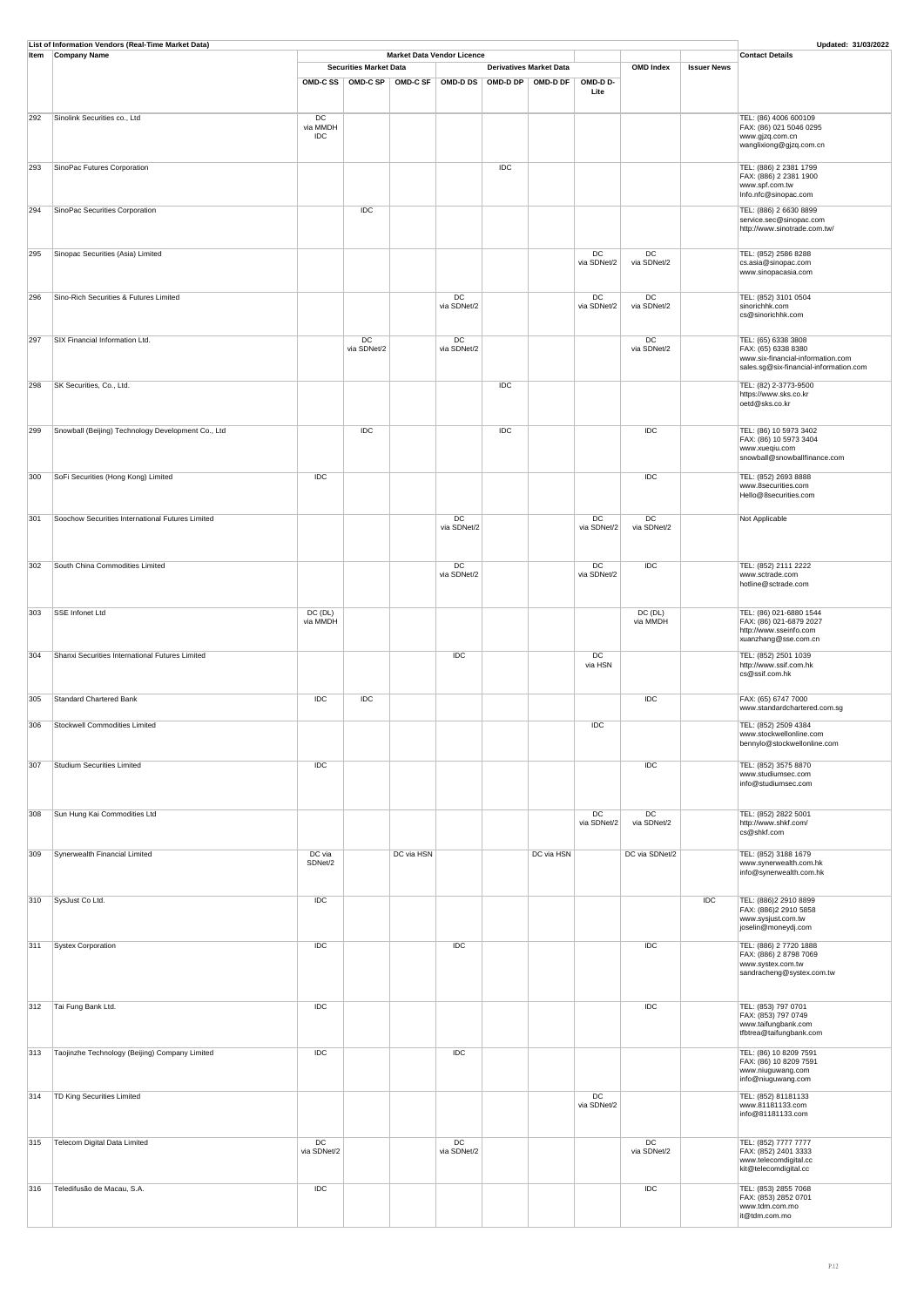|      | List of Information Vendors (Real-Time Market Data) |                               |                               |               |                                                                     |                   |                                     |                  |                       | Updated: 31/03/2022    |                                                      |
|------|-----------------------------------------------------|-------------------------------|-------------------------------|---------------|---------------------------------------------------------------------|-------------------|-------------------------------------|------------------|-----------------------|------------------------|------------------------------------------------------|
| Item | <b>Company Name</b>                                 | <b>Securities Market Data</b> |                               |               | <b>Market Data Vendor Licence</b><br><b>Derivatives Market Data</b> |                   |                                     |                  |                       |                        | <b>Contact Details</b>                               |
|      |                                                     |                               |                               |               |                                                                     |                   |                                     |                  | <b>OMD Index</b>      | <b>Issuer News</b>     |                                                      |
|      |                                                     |                               | OMD-C SS   OMD-C SP           | OMD-C SF      | OMD-D DS                                                            | OMD-D DP          | OMD-D DF                            | OMD-D D-<br>Lite |                       |                        |                                                      |
|      |                                                     |                               |                               |               |                                                                     |                   |                                     |                  |                       |                        |                                                      |
| 317  | Telequote Data International Ltd.                   | DC                            |                               |               | DC                                                                  |                   |                                     |                  | DC                    | DC                     | TEL: (852) 2504 6888                                 |
|      |                                                     | via SDNet/2                   |                               |               | via SDNet/2                                                         |                   |                                     |                  | via SDNet/2           | (IIS News<br>Headline) | FAX: (852) 2856 0878<br>www.tq.net                   |
|      |                                                     |                               |                               |               |                                                                     |                   |                                     |                  |                       |                        | support@hk.tq.net                                    |
| 318  | Tele-Trend Konson (Hong Kong) Limited               | DC                            |                               | DC            |                                                                     | DC                |                                     |                  |                       |                        | TEL: (852) 6424 5220                                 |
|      |                                                     | via SDNet/2                   |                               | via SDNet/2   |                                                                     | via SDNet/2       |                                     |                  |                       |                        | www.tsci.com.cn<br>master@tsci.com.cn                |
|      |                                                     |                               |                               |               |                                                                     |                   |                                     |                  |                       |                        |                                                      |
| 319  | Television Broadcasts Ltd.                          |                               | IDC                           |               |                                                                     |                   |                                     |                  | <b>IDC</b>            |                        | TEL: (852) 2335 2288                                 |
|      |                                                     |                               |                               |               |                                                                     |                   |                                     |                  |                       |                        | FAX: (852) 2358 2650<br>www.tvb.com                  |
|      |                                                     |                               |                               |               |                                                                     |                   |                                     |                  |                       |                        | news@tvb.com.hk                                      |
|      |                                                     |                               |                               |               |                                                                     |                   |                                     |                  |                       |                        |                                                      |
| 320  | <b>Tencent Holdings Limited</b>                     | DC<br>via SDNet/2             |                               |               | DC<br>via SDNet/2                                                   |                   |                                     |                  | DC<br>via SDNet/2 &   | DC (DL)                | TEL: (86) 55 86013388<br>FAX: (86) 55 86013399       |
|      |                                                     | & MMDH                        |                               |               |                                                                     |                   |                                     |                  | MMDH                  |                        | www.qq.com/www.tencent.com                           |
|      |                                                     |                               |                               |               |                                                                     |                   |                                     |                  |                       |                        | veralv@tencent.com                                   |
| 321  | TFI Securities and Futures Limited                  | IDC                           |                               |               |                                                                     |                   |                                     |                  | <b>IDC</b>            |                        | TEL: (852) 3187 8700                                 |
|      |                                                     |                               |                               |               |                                                                     |                   |                                     |                  |                       |                        | www.guoking.com.hk<br>service@guokinghk.com          |
| 322  | TF Securities Co., Ltd.                             | IDC                           |                               |               |                                                                     |                   |                                     |                  | <b>IDC</b>            |                        | TEL: (86) 95391                                      |
|      |                                                     |                               |                               |               |                                                                     |                   |                                     |                  |                       |                        | http://www.tfzq.com                                  |
|      |                                                     |                               |                               |               |                                                                     |                   |                                     |                  |                       |                        | fintech@tfzq.com                                     |
|      |                                                     |                               |                               |               |                                                                     |                   |                                     |                  |                       |                        |                                                      |
| 323  | T G Securities Limited                              |                               |                               |               |                                                                     |                   |                                     | DC<br>via HSN    |                       |                        | TEL: (852) 2869 8870<br>www.tgshk.com                |
|      |                                                     |                               |                               |               |                                                                     |                   |                                     |                  |                       |                        | contact@tgshk.com                                    |
|      |                                                     |                               |                               |               |                                                                     |                   |                                     |                  |                       |                        |                                                      |
| 324  | The Core Securities Company Limited                 |                               | <b>IDC</b>                    |               |                                                                     |                   |                                     |                  | <b>IDC</b>            |                        | TEL: (852) 3653 8888                                 |
|      |                                                     |                               |                               |               |                                                                     |                   |                                     |                  |                       |                        | www.tcsec.com                                        |
|      |                                                     |                               |                               |               |                                                                     |                   |                                     |                  |                       |                        | finance.hk@tcsec.com                                 |
|      |                                                     |                               |                               |               |                                                                     |                   |                                     |                  |                       |                        |                                                      |
| 325  | The Goldman Sachs Group, Inc.                       |                               | DC<br>via SDNet/2             |               |                                                                     | DC<br>via SDNet/2 |                                     |                  | DC<br>via SDNet/2 and |                        | Not Applicable                                       |
|      |                                                     |                               | and HSN<br><b>IDC</b>         |               |                                                                     |                   |                                     |                  | <b>HSN</b><br>IDC     |                        |                                                      |
|      |                                                     |                               |                               |               |                                                                     |                   |                                     |                  |                       |                        |                                                      |
| 326  | The Hongkong & Shanghai Banking Corporation Ltd.    | DC                            | IDC                           |               |                                                                     |                   |                                     |                  | DC                    |                        | TEL: (852) 2822 1111                                 |
|      |                                                     | via SDNet/2<br>IDC            |                               |               |                                                                     |                   |                                     |                  | via SDNet/2<br>IDC    |                        | www.hsbc.com.hk                                      |
| 327  | <b>Ticker Asia Limited</b>                          |                               |                               |               |                                                                     |                   |                                     |                  |                       | <b>IDC</b>             |                                                      |
|      |                                                     |                               |                               |               |                                                                     |                   |                                     |                  |                       |                        | TEL: (852) 2603 6512<br>FAX: (852) 2603 7638         |
|      |                                                     |                               |                               |               |                                                                     |                   |                                     |                  |                       |                        | www.ticker.com.hk<br>support@ticker.com.hk           |
|      |                                                     |                               |                               |               |                                                                     |                   |                                     |                  |                       |                        |                                                      |
| 328  | Tongyuan Data (Hangzhou) Co. Ltd.                   |                               | DC<br>via SDNet/2             |               |                                                                     |                   |                                     |                  |                       |                        | TEL: (86) 0571-86555523<br>www.linksoft.cn           |
|      |                                                     |                               |                               |               |                                                                     |                   |                                     |                  |                       |                        | allen.xu@linksoft.cn                                 |
|      |                                                     |                               |                               |               |                                                                     |                   |                                     |                  |                       |                        |                                                      |
| 329  | Transaction Network Services HK PTE Limited         |                               | DC<br>via HSN                 |               |                                                                     | DC<br>via HSN     |                                     |                  | DC<br>via HSN         |                        | TEL: (852) 9093 2757<br>www.tnsi.com                 |
|      |                                                     |                               |                               |               |                                                                     |                   |                                     |                  |                       |                        | tns_hk@tnsi.com                                      |
|      |                                                     |                               |                               |               |                                                                     |                   |                                     |                  |                       |                        |                                                      |
| 330  | <b>TTHK LLC</b>                                     |                               |                               |               |                                                                     |                   | DC via<br>SDNet/2                   |                  |                       |                        | TEL: (852) 2251 1754<br>www.tradingtechnologies.com  |
|      |                                                     |                               |                               |               |                                                                     |                   |                                     |                  |                       |                        | successapac@tradingtechnologies.com                  |
|      | 331 UBS AG                                          | DC                            | DC<br>via SDNet/2 via SDNet/2 | DC<br>via HSN | DG.                                                                 | DC                | ט -                                 |                  | DG<br>via SDNet/2     |                        | TEL: (852) 2971 8888<br>FAX: (852) 2971 8333         |
|      |                                                     |                               | IDC                           |               |                                                                     | IDC               | via SDNet/2 via SDNet/2 via SDNet/2 |                  | IDC                   |                        | www.ubs.com                                          |
| 332  | <b>UOB Kay Hian Private Limited</b>                 |                               | <b>IDC</b>                    |               |                                                                     |                   |                                     |                  | <b>IDC</b>            |                        | info@ubs.com<br>TEL: (65) 6536 9338                  |
|      |                                                     |                               |                               |               |                                                                     |                   |                                     |                  |                       |                        | www.utrade.com.sg                                    |
|      |                                                     |                               |                               |               |                                                                     |                   |                                     |                  |                       |                        | contact@utrade.com.sg                                |
| 333  | UOB Kay Hian (Hong Kong) Limited                    |                               |                               |               |                                                                     |                   |                                     | DC               | DC                    |                        | TEL: (852) 2136 1818                                 |
|      |                                                     |                               |                               |               |                                                                     |                   |                                     | via SDNet/2      | via SDNet/2           |                        | http://www.utrade.com.hk                             |
|      |                                                     |                               |                               |               |                                                                     |                   |                                     |                  |                       |                        | client-services@uobkayhian.com.hk                    |
| 334  | Upbest Commodities Co Ltd                           |                               |                               |               |                                                                     |                   |                                     | DC               |                       |                        | TEL: (852) 2545 3298                                 |
|      |                                                     |                               |                               |               |                                                                     |                   |                                     | via SDNet/2      |                       |                        | http://www.upbest.com                                |
|      |                                                     |                               |                               |               |                                                                     |                   |                                     |                  |                       |                        | louis@upbest.com                                     |
| 335  | uSmart Securities Limited                           | DC                            | <b>IDC</b>                    |               |                                                                     |                   |                                     |                  | DC                    |                        | TEL: (86) 185 6623 1010                              |
|      |                                                     | via SDNet/2                   |                               |               |                                                                     |                   |                                     |                  | via SDNet/2           |                        | https://usmart8.com                                  |
|      |                                                     |                               |                               |               |                                                                     |                   |                                     |                  |                       |                        | Kelvin.cheng@usmarthk.com<br>tom.luo@usmarthk.com    |
|      |                                                     |                               |                               |               |                                                                     |                   |                                     |                  |                       |                        | market_data@usmarthk.com<br>payen zhong@usmarthk.com |
|      |                                                     |                               |                               |               |                                                                     |                   |                                     |                  |                       |                        |                                                      |
| 336  | Valuable Capital Limited                            |                               |                               |               |                                                                     |                   |                                     | $DC$             |                       |                        | TEL: (852) 2500 0333                                 |
|      |                                                     |                               |                               |               |                                                                     |                   |                                     | via HSN          |                       |                        | http://www.valuable.com.hk/<br>gary@valuable.com.hk  |
| 337  | Valuable Technology HK Limited                      | DC                            |                               |               |                                                                     |                   |                                     |                  | DC                    | <b>IDC</b>             | TEL: (852) 2500 0333                                 |
|      |                                                     | via HSN<br>IDC                |                               |               |                                                                     |                   |                                     |                  | via HSN               |                        | http://www.valuable.com.hk/<br>gary@valuable.com.hk  |
| 338  | Vantage Global Prime Pty Limited                    |                               | <b>IDC</b>                    |               |                                                                     |                   |                                     |                  |                       |                        | TEL: 02 8999 2044                                    |
|      |                                                     |                               |                               |               |                                                                     |                   |                                     |                  |                       |                        | http://vantagefx.com<br>support@vantage.com          |
| 339  | VC Futures Limited                                  |                               |                               |               |                                                                     |                   |                                     | IDC              | <b>IDC</b>            |                        | TEL: (852) 2913 6332                                 |
|      |                                                     |                               |                               |               |                                                                     |                   |                                     |                  |                       |                        | http://www.vcgroup.com.hk/                           |
| 340  | Vela Trading Systems LLC                            |                               |                               |               |                                                                     | IDC               |                                     |                  |                       |                        | info@vcgroup.com.hk<br>TEL: (1) 646 713 2773         |
|      |                                                     |                               |                               |               |                                                                     |                   |                                     |                  |                       |                        | www.tradevela.com                                    |
|      |                                                     |                               |                               |               |                                                                     |                   |                                     |                  |                       |                        | sales@tradevela.com                                  |
| 341  | Virtu ITG Holdings LLC                              |                               | <b>IDC</b>                    | DC<br>via HSN |                                                                     | <b>IDC</b>        | DC<br>via HSN                       |                  | <b>IDC</b>            |                        | marketdata@virtu.com                                 |
|      |                                                     |                               |                               |               |                                                                     |                   |                                     |                  |                       |                        |                                                      |
| 342  | Wanlian Securities Co., Ltd.                        | <b>IDC</b>                    |                               |               |                                                                     |                   |                                     |                  | <b>IDC</b>            |                        | TEL: (86) 020-38930208                               |
|      |                                                     |                               |                               |               |                                                                     |                   |                                     |                  |                       |                        | www.wlzq.cn<br>lanrt@wlzq.com.cn                     |
|      |                                                     |                               |                               |               |                                                                     |                   |                                     |                  |                       |                        |                                                      |
| 343  | Webstock Information Systems Co., Ltd               |                               | IDC                           |               |                                                                     | IDC               |                                     |                  |                       |                        | TEL: (86) 021-31263366                               |
|      |                                                     |                               |                               |               |                                                                     |                   |                                     |                  |                       |                        | FAX: (86) 021-68400864<br>www.wenhua.com.cn          |
|      |                                                     |                               |                               |               |                                                                     |                   |                                     |                  |                       |                        | vicky.gao@wenhua.com.cn                              |